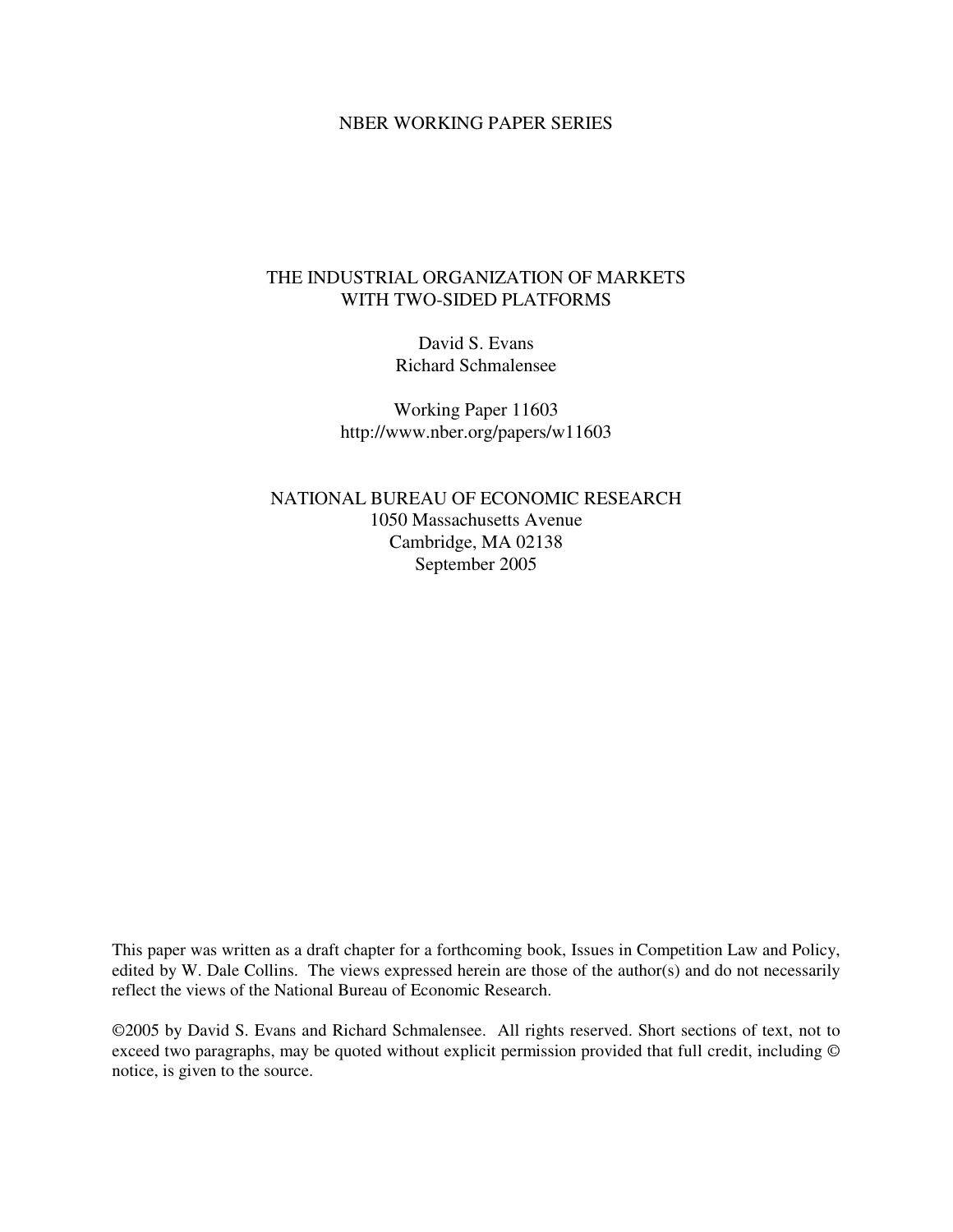The Industrial Organization of Markets with Two-Sided Platforms David S. Evans and Richard Schmalensee NBER Working Paper No. 11603 September 2005 JEL No. D4, L1, L4

# **ABSTRACT**

Two-sided platforms (2SPs) cater to two or more distinct groups of customers, facilitating value-creating interactions between them. The village market and the village matchmaker were 2SPs; eBay and Match.com are more recent examples. Other examples include payment card systems, magazines, shopping malls, and personal computer operating systems. Building on the seminal work of Rochet and Tirole (2003), a rapidly growing literature has illuminated the economic principles that apply to 2SPs generally. One key result is that 2SPs may find it profit-maximizing to charge prices for one customer group that are below marginal cost or even negative, and such skewed pricing pattern is prevalent, although not universal, in industries that appear to be based on 2SPs. Over the years, courts have also recognized that certain industries, notably payment card systems and newspapers, now understood to be based on 2SPs, are governed by unusual economic relationships. This chapter provides an introduction to the economics of 2SPs and its application to several competition policy issues.

David S. Evans LECG, LLC 350 Massachusetts Avenue, Suite 300 Cambridge, MA 02139 david\_evans@lecg.com

Richard Schmalensee MIT Sloan School of Management 50 Memorial Drive Cambridge, MA 02142 and NBER rschmal@mit.edu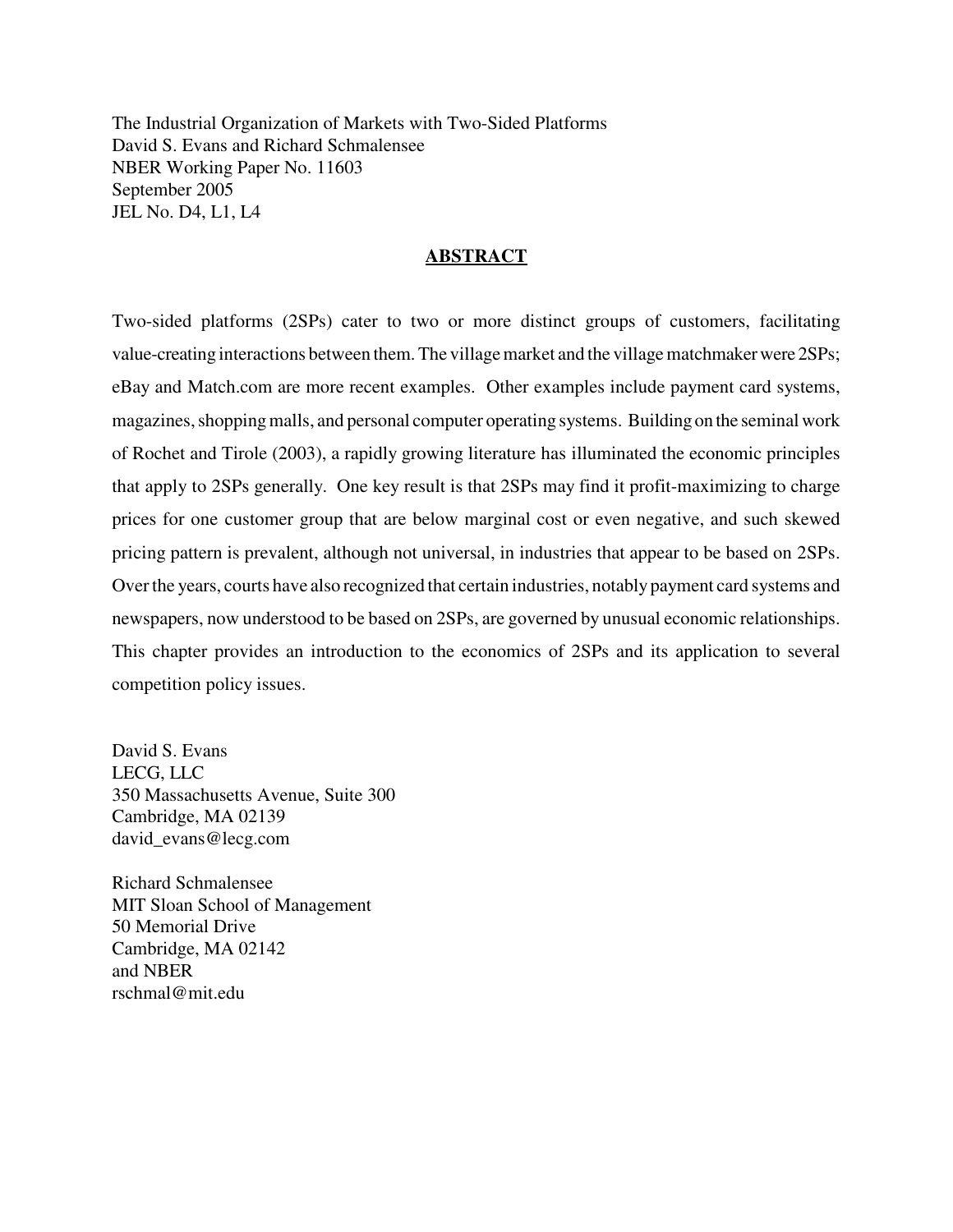# THE INDUSTRIAL ORGANIZATION OF MARKETS WITH TWO-SIDED **PLATFORMS**

### **INTRODUCTION**

Two-sided platforms (2SPs) cater to two or more distinct groups of customers. Members of one customer group need members of the other group for a variety of reasons that we will explore. The platform helps these customers get together in many ways and thereby creates value for these customers that they could not readily obtain without the coordination provided by the platform. The village market is one of the oldest examples of a 2SP. It is a place where buyers and sellers can get together and trade. So is eBay. Another old example is the village matchmaker who helped help men and women find marriage partners. Match.com provides a similar service using internet technology; speed dating is another important innovation. The publisher of this book operates a platform too. It is in the business of finding authors in search of an audience, and an audience in search of content.

Governments run some 2SPs. Cash is an example. The government institutions behind the Euro help ensure that sellers will take it for payment and buyers will use it for payment; so did the invention of standard metallic coins by the Lydians in the seventh century BC. Standards sometimes give rise to 2SPs. Fax machines facilitate communication between senders and receivers. Cooperatives of firms also operate 2SPs—MasterCard and Visa are the most significant example, as we discuss later.

For-profit businesses operate 2SPs in a wide variety of industries and in many economically significant ones. These have made their founders rich and their current shareholders happy by figuring out how to create value by operating a platform that gets two interdependent customer groups on board. American Express (travelers checks and charge cards), Google (search-engine based portal), and Microsoft (software platforms) are three well-known examples.

William Baxter (1983) presented one of the first formal analyses of a two-sided business. He showed that payment cards provided a service only if both cardholders and merchants jointly agreed to use a card for a transaction. And he demonstrated some of the fundamental economic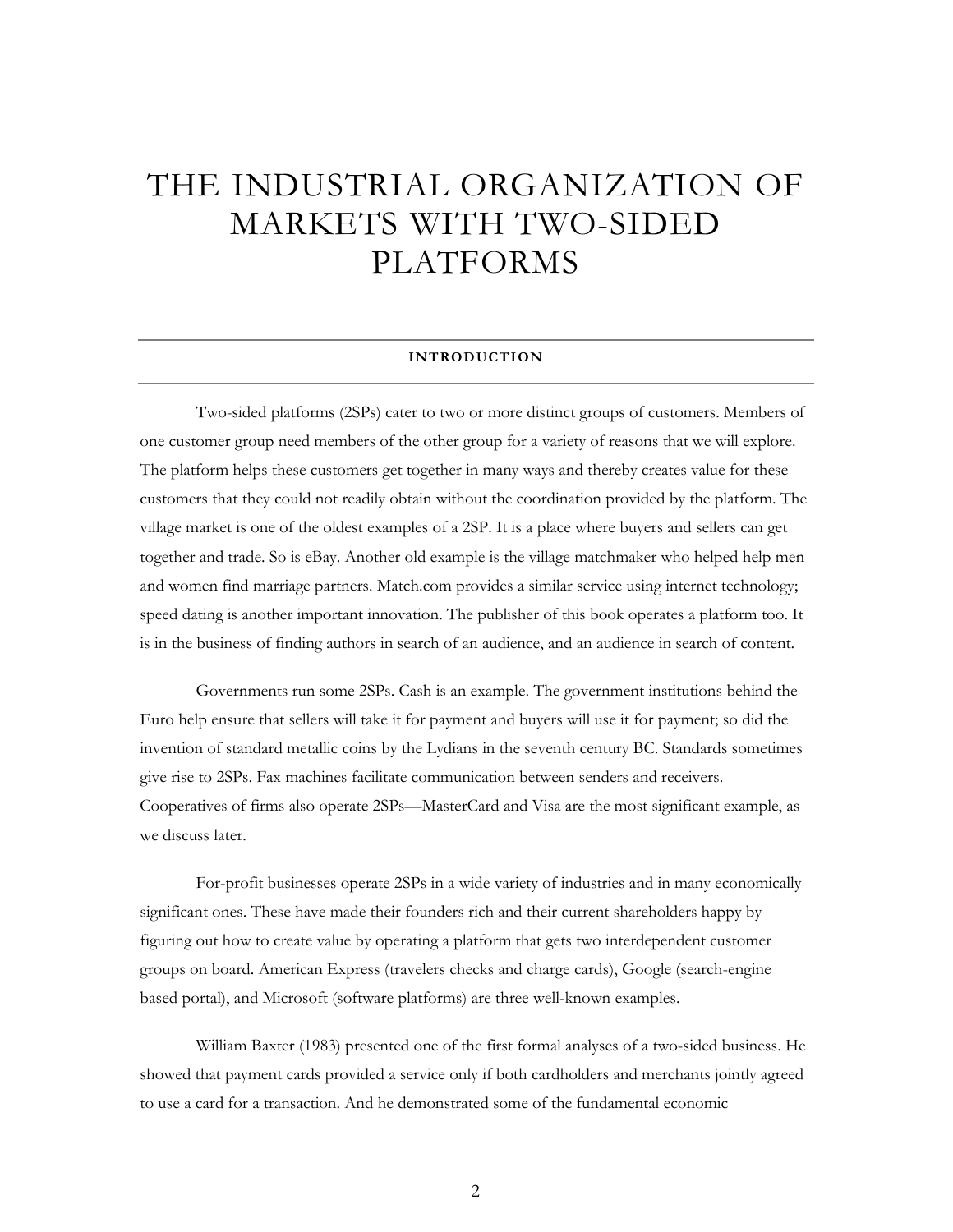consequences of this joint demand.<sup>1</sup> However, the notion that diverse industries are based on 2SPs—and are governed by the same economic principles—is due to a seminal paper by Jean-Charles Rochet and Jean Tirole (2003). They showed that businesses such as computer operating systems, dating clubs, exchanges, shopping malls, and videogame consoles were based on 2SPs. One of the implications of their work is that 2SPs may find it profitable to charge prices for one side that are below marginal cost or even negative. Empirical work by Evans (2003a, 2003b) documented that this skewed pricing pattern is prevalent, although not universal, in many industries that appear to be based on 2SPs. The study of 2SPs is now a burgeoning field of empirical and theoretical research in economics; notable papers include Armstrong (2002), Armstrong and Wright (2004), and Caillaud and Jullien (2003).

The courts—with the help of economists and lawyers—have also recognized that certain industries, now understood as based on 2SPs are governed by unusual economic relationships. In NaBanco v. Visa USA, the Eleventh Circuit Court of Appeals recognized the key concepts that are still discussed today in the literature on payment card 2SPs. They concluded that the interchange fee—which is paid by the bank that services the merchant to the bank that services the cardholder was an efficient mechanism for balancing the joint demand by cardholders and merchants for card services. In several newspaper cases the courts have noted that newspapers provide services to two interdependent customer groups—advertisers and readers. For example, the U.S. Supreme Court in Times-Picayune noted, "every newspaper is a dual trader in separate though interdependent markets; it sells the paper's news and advertising content to its readers; in effect that readership is in turn sold to the buyers of advertising space."2

The economics of 2SPs provides a unified framework, informed by theory and crossindustry empirical studies, for considering competition policy issues involving 2SPs. This chapter provides an introduction to this framework and its application to competition policy issues.

Two examples illustrate the relevance of 2SP economics to competition policy. A robust result of the literature is that profit-maximizing prices do not track marginal costs for either group of

<sup>&</sup>lt;sup>1</sup> Important extensions were made to this by Rochet and Tirole (2002), Schmalensee (2002), and Wright (2004).

<sup>&</sup>lt;sup>2</sup> Times-Picayune Pub. Co. v. United States, 345 U.S. 594, 610 (1953). See also, Rysman (2004b) and Oldale and Wang (2004), concerning Yellow Pages as 2SPs.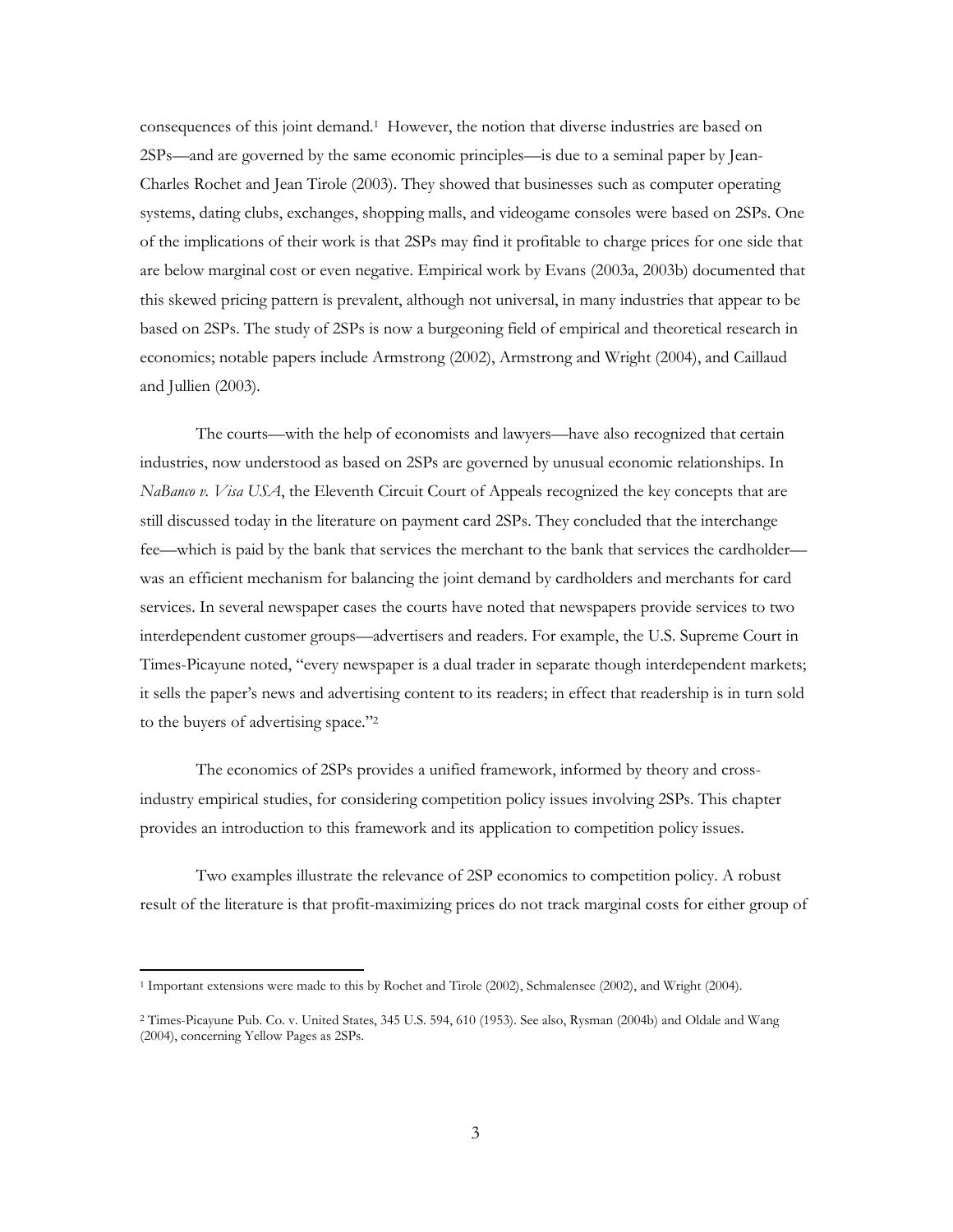customers. Contrary to the famous dictum of Areeda and Turner,<sup>3</sup> a price below marginal cost may be profit maximizing, not predatory. In theory and in fact many 2SPs charge one side a price that does not recover direct costs (video game consoles) and may in fact be negative in the sense that one side is paid to stay on board the platform (shoppers at malls through free parking and other amenities). They therefore earn their profits from a side that typically pays a price well in excess of the direct marginal costs. Competing 2SPs in such an industry could earn a risk-adjusted competitive rate of return even though, under European Community competition law for example, a dominant 2SP could be accused of engaging in a predatory pricing abuse in one "market" and an excessive pricing abuse in another "market." Indeed, as we will see this situation arguably describes the predicament of mobile carriers in Europe.

Another robust result of the literature is that the profit-maximizing prices for 2SPs depends on the price elasticities of demand by customers on both sides, the nature and magnitude of the indirect network effects between the two groups of customers, and marginal costs for both sides. Profit-maximizing prices for the two sides are interlinked. That fact is potentially important for the analysis of market definition and market power both of which hinge, in the case law, on the extent to which firms are constrained to engage in competitive pricing. Although one can debate whether price equals marginal cost is a sensible standard even in single-sided industries, it is clearly not the appropriate standard in two-sided ones.

It is helpful to begin by clarifying a few terms we will use throughout and also note some differences in how these terms are used occasionally in the literature. Many of the scholarly articles by economists refer to "two-sided markets". That term is sometimes applied to businesses that are 2SPs and sometimes to the markets in which they operate. Here we use the term 2SP to refer to the entity—the business, cooperative, standard, or government entity—that provides a physical or virtual platform for distinct customer groups. 2SPs compete in what we will call 2SP industries. Thus dating clubs are platforms that compete in the matchmaking industry. We try to avoid the term two-sided market because the word "market" is a term of art for competition policy. Indeed, one of the issues we will address is how to define market boundaries when the products or services at issue in a competition policy matter are provided by 2SPs.

<sup>&</sup>lt;sup>3</sup> Areeda and Turner conclude "In our analysis of predatory pricing we have concluded that marginal-cost pricing is the economically sound division between acceptable, competitive behavior and 'below-cost' predation. Thus, we have suggested a prohibition of prices below marginal cost." Areeda and Turner (1975), p. 716.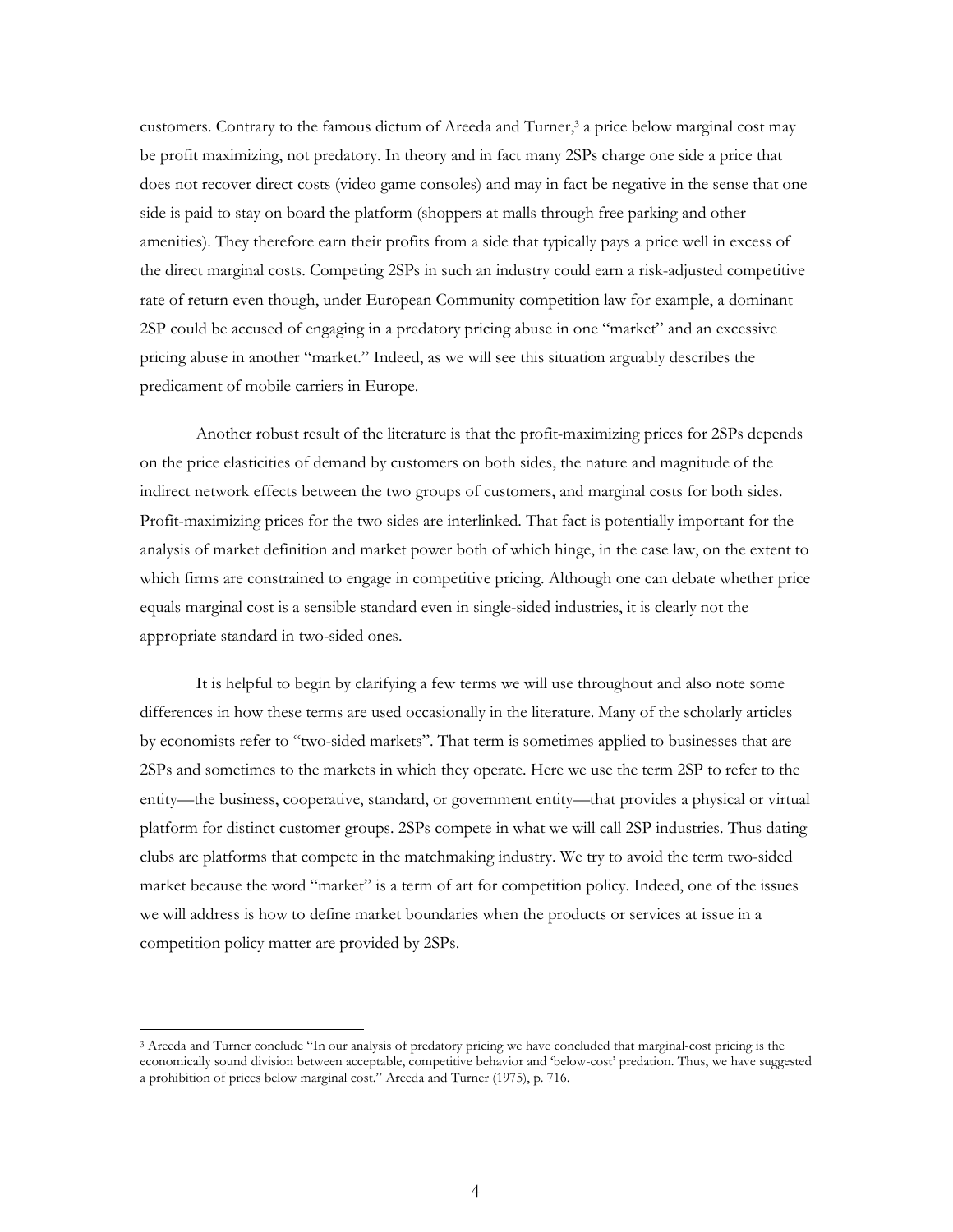Although, for the most part, we will use the term two-sided platform the reader should note that some platforms have more than two distinct groups of customers. Software platforms, such as Windows, have at least three: hardware manufacturers, application developers, and end users. 2SPs are a special case of nSPs where n>1. Since most familiar platforms are two-sided we stick with this case to simplify the exposition.

### **II. ECONOMIC BACKGROUND ON 2SPS**

A heterosexual singles-oriented club offers some intuition on the economics of 2SPs. A nightclub, such as Bungalo 8 in Manhattan, provides a platform where men and women can meet and search for interactions and potentially dates. The club needs to get two groups of customers on board its platform to have a service to offer either one: it needs to get men and women to come. Moreover, the relative proportion of men and women matters. A singles club with few women will not attract men, and a club with few men will not attract women. Pricing is one way to get the balance right. The club might want to offer women a break if they are in short supply (through a lower price or free drinks). Or it might want to ration the spots to ensure the appropriate number of women; popular clubs typically have queues waiting outside, and attractive women are picked out of line disproportionately.

The dating club is a platform according to the informal definition introduced at the start. There are two groups of customers—men and women. Members of each group value members of the other group. And the platform provides a way for them to get together.

Rochet and Tirole (2004) have proposed a formal definition (note that the word market below is being used in the loose manner that is the custom among economists):

A market is two-sided if the platform can affect the volume of transactions by charging more to one side of the market and reducing the price paid by the other side by an equal amount; in other words, the price structure matters, and platforms must design it so as to bring both sides on board.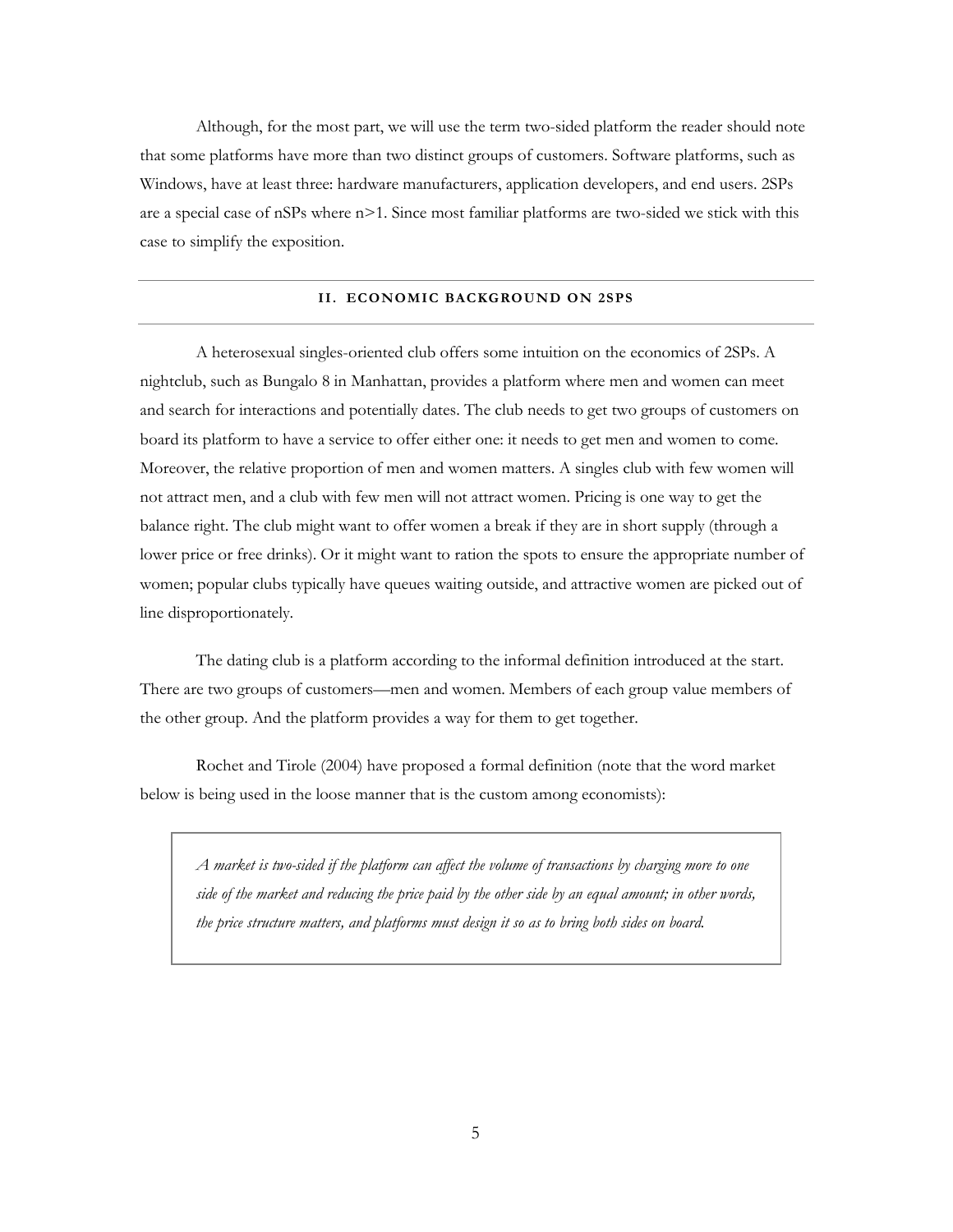To satisfy this definition, "the relationship between end-users must be fraught with residual externalities" that customers cannot sort out for themselves.<sup>4</sup> That is clear in the case of the dating environment.

Men and women want to be able to search for dates among a large number of opposites. It is hard to conceive of a practical mechanism for women to reward men who come to a singles club but who they reject. In the other 2SP industries we consider it is difficult if not impossible to imagine customers on one side making side payments to customers on the other side. As a result the platform owner can institute a pricing structure to harness indirect network effects, and it is not feasible for customers to defeat this pricing structure through arbitrage.

It is helpful to distinguish four different types of 2SP: exchanges, advertiser-supported media, transaction devices, and software platforms.<sup>5</sup> Although this provides a useful classification of 2SPs it is important to note that there is a considerable overlap in the manner in which these 2SPs facilitate interactions among customers groups. While building audiences is central to advertisersupported media, for example, it is important for exchanges as well. To take another example, software platforms eliminate duplicate costs through a shared facility; so do shopping malls and transaction platforms.

# **EXCHANGES**

Exchanges have two groups of customers who can generally be considered "buyers" and "sellers." The exchange helps buyers and sellers search for feasible contracts—that is where the buyer and seller could enter into a mutually advantageous trade—and for the best prices—that is where the buyer is paying as little as possible and the seller receiving as much as possible. (Some securities exchanges, such as the New York Stock Exchange, also need to attract middlemen specialists or market-makers—who quote prices to both buyers and sellers and bring liquidity to the market.) We use the term buyers and sellers here loosely. It covers various matchmaking activities such as dating services and employment agencies. It also covers traditional exchanges such as auction

<sup>4</sup> As a result a necessary condition for a market to be two-sided is that the Coase theorem does not apply to the transaction between the two sides. See Rochet and Tirole (2004) for more details. Generally, one can think of 2SPs as arising in situations in which there are externalities and in which transactions costs, broadly considered, prevent the two sides from solving this externality directly. The platform can be thought of as providing a technology for solving the externality in a way that minimizes transactions costs.

<sup>&</sup>lt;sup>5</sup> See Hagiu (2004) for discussion. In that paper, we refer to software platforms more generally as shared input facilities. Armstrong (2002) uses the term "competitive bottlenecks" to refer to certain shared-input facilities. Although his discussion is analytically sound, the term is pejorative and has a meaning in competition law that differs from the one he assigns to it.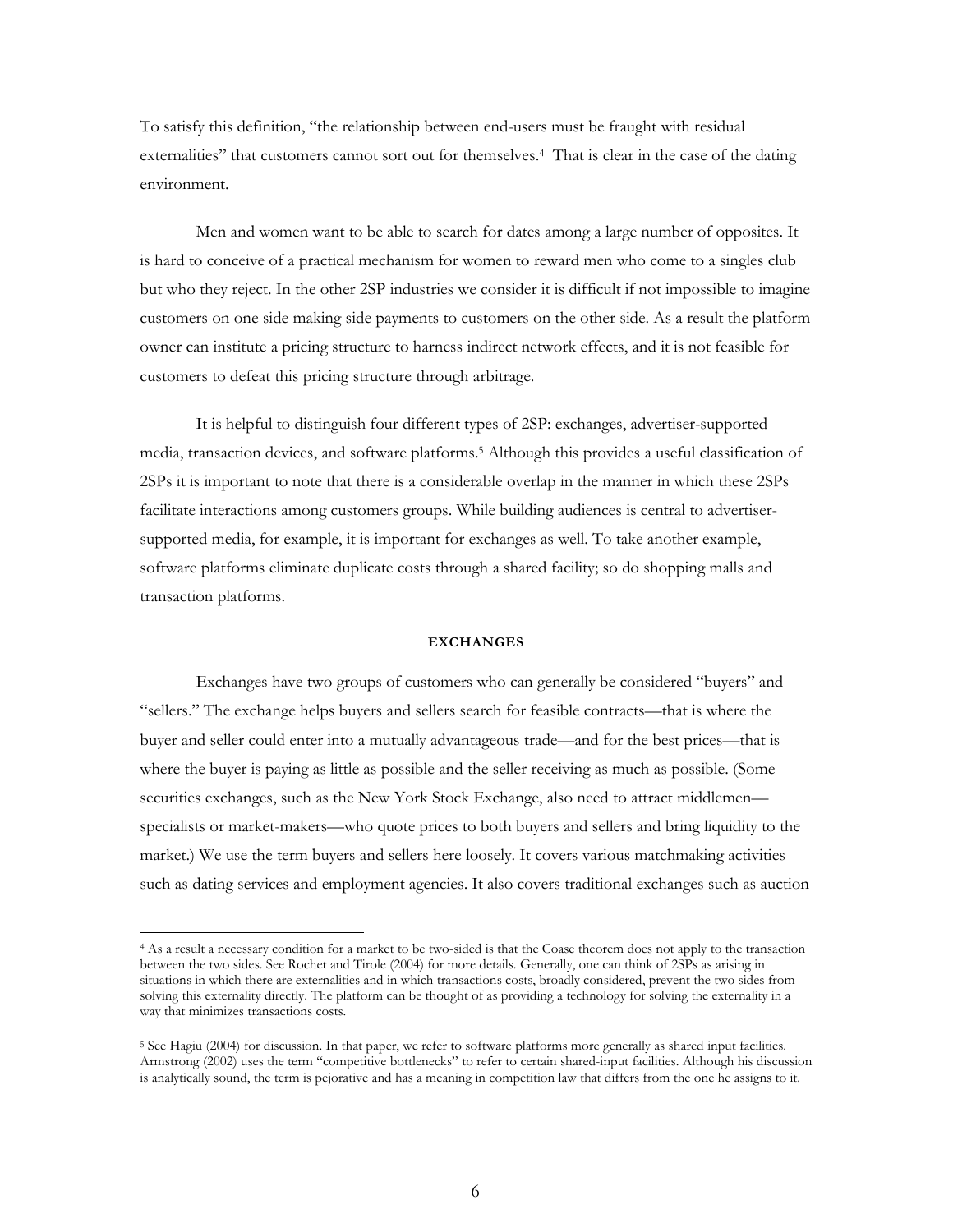houses, internet sites for business-to-business, person-to-business, and person-to-person transactions, various kinds of brokers (insurance and real estate) and financial exchanges for bonds and equity. Finally, exchanges include a variety of businesses that provide brokerage services: these include publishers (readers and authors), literary agents (authors and publishers), travel services (travelers and travel-related businesses), and ticket services (people who go to events, and people who sponsor events).

Exchanges provide participants with the ability to search over participants on the other side and the opportunity to consummate matches. Having large numbers of participants on both sides increases the probability that participants will find a match. Depending on the type of exchange, however, a larger number of participants can lead to congestion. That is the case with physical platforms such as singles clubs or trading floors. Moreover, participants may derive some value from having the exchange prescreen participants to increase the likelihood and quality of matches.

Some exchanges charge only one side. For example, only sellers pay directly for the services provided by eBay. It is also true for real-estate sales in the United States: the seller pays. Other exchanges charge both sides, although the prices may bear little relation to side-specific marginal costs. Internet matchmaking services charge everyone the same, for instance, while, as we mentioned, physical dating environs sometimes charge men more than women. Auction houses charge commissions to buyers and sellers. Until the recent settlements in the United States, insurance brokers charged both insurance customers and insurance providers.

# ADVERTISING-SUPPORTED MEDIA

Advertising-supported media such as magazines, newspapers, free television, and web portals are based on a two-sided business model. The platform either creates content (newspapers) or buys content from others (free television). The content is used to attract viewers. The viewers are then used to attract advertisers. There is a clear indirect network effect between advertisers and viewers—advertisers value platforms that have more viewers; the extent to which viewers value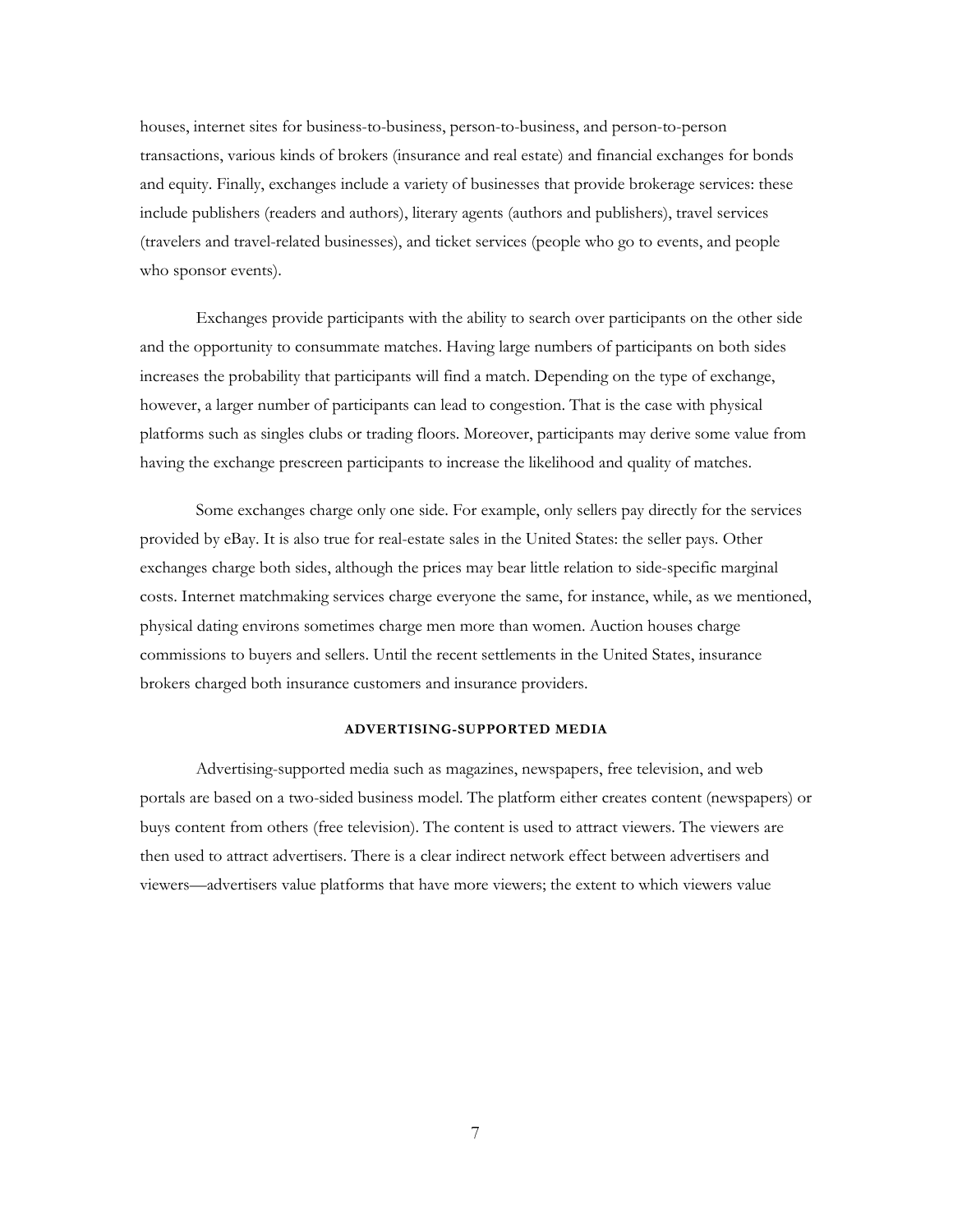advertisers is the subject of more debate but we suspect that viewers value advertisers more than they might admit.<sup>6</sup>

Most advertising-supported media earn much of their revenues—and probably all of their gross margins—from advertisers.<sup>7</sup> Print media are often provided to readers at something close to or below the marginal cost of printing and distribution.<sup>8</sup> In some cases—such as yellow page directories and some newspapers—they are provided for free. Free-television is just that. And most web portals—Google and Yahoo for example—receive revenue only from advertisers.

# **TRANSACTION SYSTEMS**

Any method for payment works only if buyers and sellers are willing to use it. Humans switched from barter when they were agreed on a standard metric for exchange—such as metallic coins or seashells. Governments facilitated this by ensuring the integrity of coins (to various degrees) and by using government-issued coinage for buying and selling. Cash, which has no intrinsic value in most modern economies, provides a payment platform because buyers and sellers expect that other buyers and sellers will use it; and of course the government facilitates this with various laws and through its own buying and selling activities.

For-profit transaction systems are based on the same principles although they have challenges that governments—which can create a platform by fiat—do not necessarily have. Although bank checks and travelers' checks are also examples of for-profit transaction systems, we focus on payment cards, which have been the subject of significant competition policy scrutiny in many countries.

 $6$  See, e.g., Ferguson (1983), p.637 ("Readership studies show that advertising, especially retail advertising, is considered as important as, or more important than, editorial content.") and Blair and Romano (1993), p. 731 ("circulation demand rises with increases in the quantity of advertising"). Other studies have shown that, unlike Americans, readers in certain European countries are averse to advertising. See, e.g., Sonnac (2000). On the other hand, TiVo and other related products that permit ad avoidance and deletion are very popular currently, with one study citing that TiVo viewers skip about 60 percent of commercials. See "A Farewell to Ads?" (2004).

<sup>7</sup> In a 2SP there is no rigorous way to define the profit "earned" by one side or the other. Not only are there typically costs that are common to both sides (the floor of the New York Stock Exchange, for instance), outlays that build business on one side of the market (via product enhancement, say) will also tend, via the externality, to build business on the other side. By "gross margin" we mean the difference between revenue and the variable costs that depend entirely on the volume on only one side of the market. The cleanest examples of such a cost would be the manufacturing costs of video game consoles or the marginal printing costs of newspapers or yellow page directories.

<sup>&</sup>lt;sup>8</sup> Blair and Romano (1993).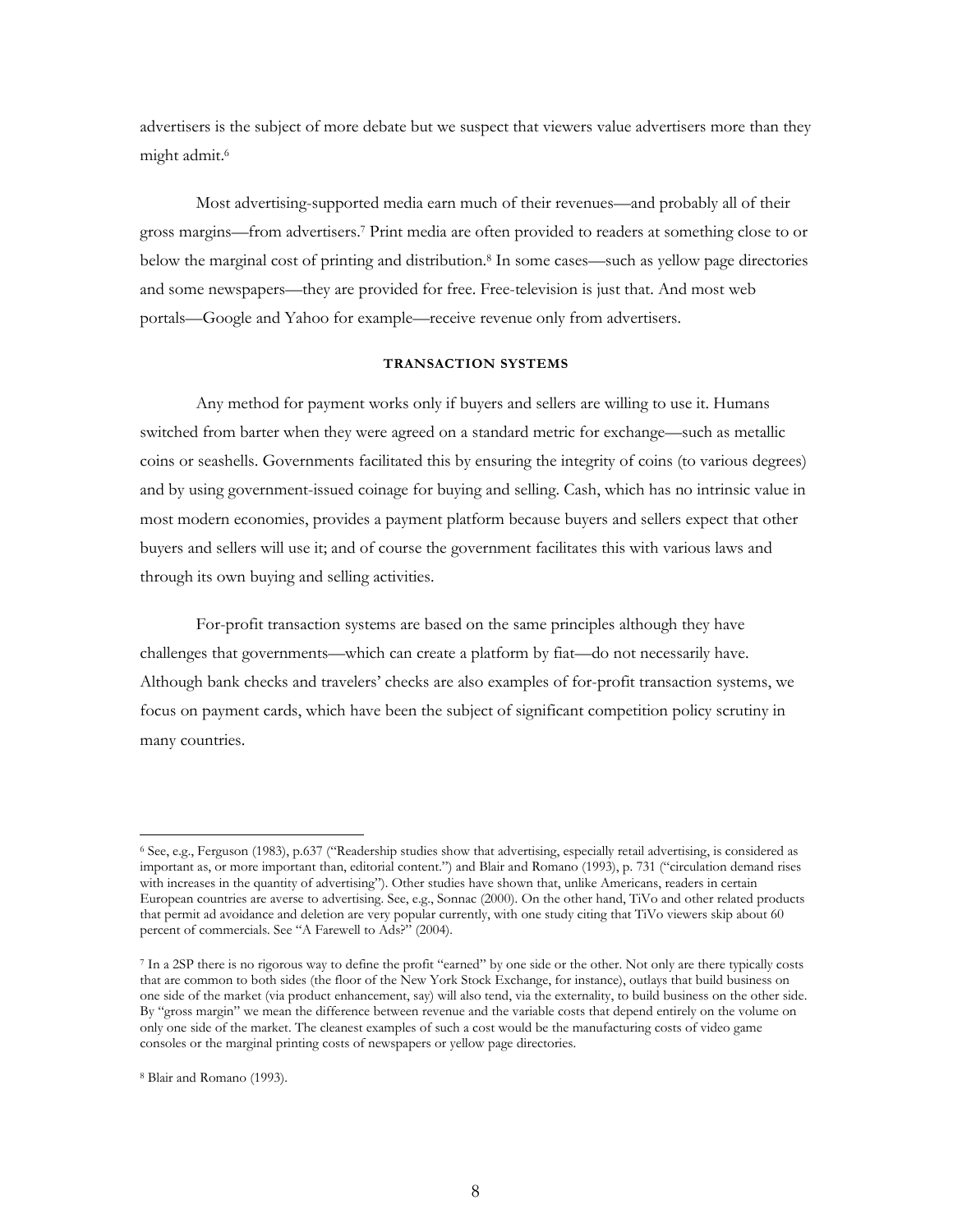Diners Club started the first two-sided payment system in 1950. Before then stores issued payment cards to their customers for use only at their stores. Diners Club began by getting a set of restaurants to agree to take its card for payment; that is to agree to let Diners Club reimburse the restaurant for the meal tab and then in turn collect the money from the cardholder. It also persuaded individuals to take its card and use it for payment. Starting with a small base in Manhattan it grew quickly throughout the United States and other countries.

Diners Club charged restaurants seven percent of the meal tab; cardholders had to pay an annual fee, which was offset in part by the float they received as a result of having to pay their bills only once a month. As a result Diners Club earned most of its revenue—and most likely all of its gross margin—from merchants. Other entrants into the charge and debit card businesses have followed this same approach. Determining who pays in the case of credit cards is a bit more complicated since that product bundles a transaction feature (for which the cardholder pays little) and a borrowing feature (for which the cardholder incurs finance charges). However, it is safe to say that merchants are the main source of earnings for credit cards held by people who do not revolve balances.

American Express, Discover, and, until its recent absorption into MasterCard, Diners Club, set prices to merchants—the merchant discount, which gives rise to a positive variable transaction price—and to cardholders—annual fees and various rewards which may give rise to negative variable transaction prices. Card associations such as MasterCard and Visa are examples of cooperative 2SPs. For a transaction to be consummated there has to be an agreement on the division of profits and the allocation of various risks between the entity that services the merchant and the entity that services the cardholder. Most card associations set this centrally as, in effect, a standard contract between the businesses that service the two sides. Typically, they agree that the entity that services the merchant pays a percent of the transaction—the "interchange fee"—to the entity that services the cardholder. This fee ultimately determines the relative prices for cardholders (issuers obtain a revenue stream which they compete for) and merchants (acquirers pass the cost of the interchange fee onto merchants). This centrally set fee has been the subject of litigation and regulatory scrutiny as we discuss below.<sup>9</sup>

<sup>&</sup>lt;sup>9</sup> Evans and Schmalensee (2005b).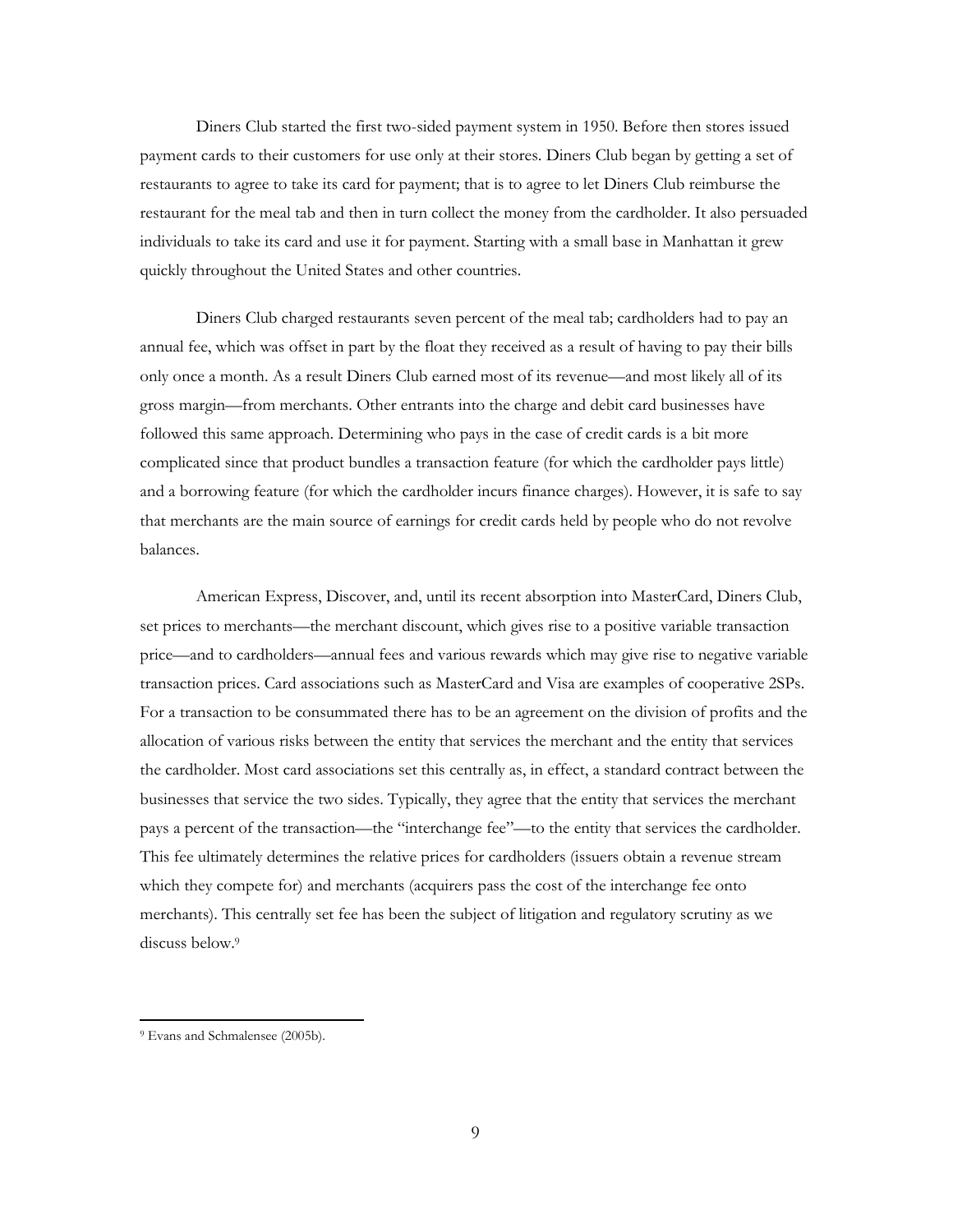#### **SOFTWARE PLATFORMS**

A software platform provides services for applications developers; these services help developers obtain access to the hardware for the computing device in question as well as other helpful services. Users can run these applications only if they have the same software platform as that relied on by the developers; developers can sell their applications only to users that have the same software platform they have relied on in writing their applications.

Software platforms are central to several important industries. These include personal computers (e.g., Apple, Microsoft); personal digital assistants (e.g., Palm, Treo); 2.5G+ mobile telephones (e.g., Vodafone, DoCoMo), video games (e.g. Sony PlayStation, Xbox); and digital music devices (e.g., Creative Zen Micro, Rio Carbon). With the exception of video games, the software platform owners make most of their revenue, and all of their gross margins, from the user side; developers generally get access to platform services for free, and they obtain various software products that facilitate writing applications at relatively low prices. Video game console manufacturers, on the other hand, typically receive virtually all of their gross margins from licensing access to the software and hardware platforms to game developers; they sell the video game console at close to or below manufacturing cost.

# **III. ECONOMIC PRINCIPLES**

The theoretical economics literature on 2SPs is relatively new. Economists have derived many results based on stylized models that apply to some of the industries described above. The precise results are sensitive to assumptions about the economic relationships among the various industry participants. Even for these special cases it has turned out to be challenging to derive results without making further assumptions about the precise nature of the demand, cost, and indirect network effects relationships.<sup>10</sup> Nevertheless, several principles have emerged from this literature that seem to be robust. They appear to depend only on the assumptions that the platform has two groups of customers, that there are indirect network externalities, and that the customers cannot solve these externalities themselves.

<sup>&</sup>lt;sup>10</sup> That is, the models are based on assuming particular functional forms—e.g. linear—for relationships.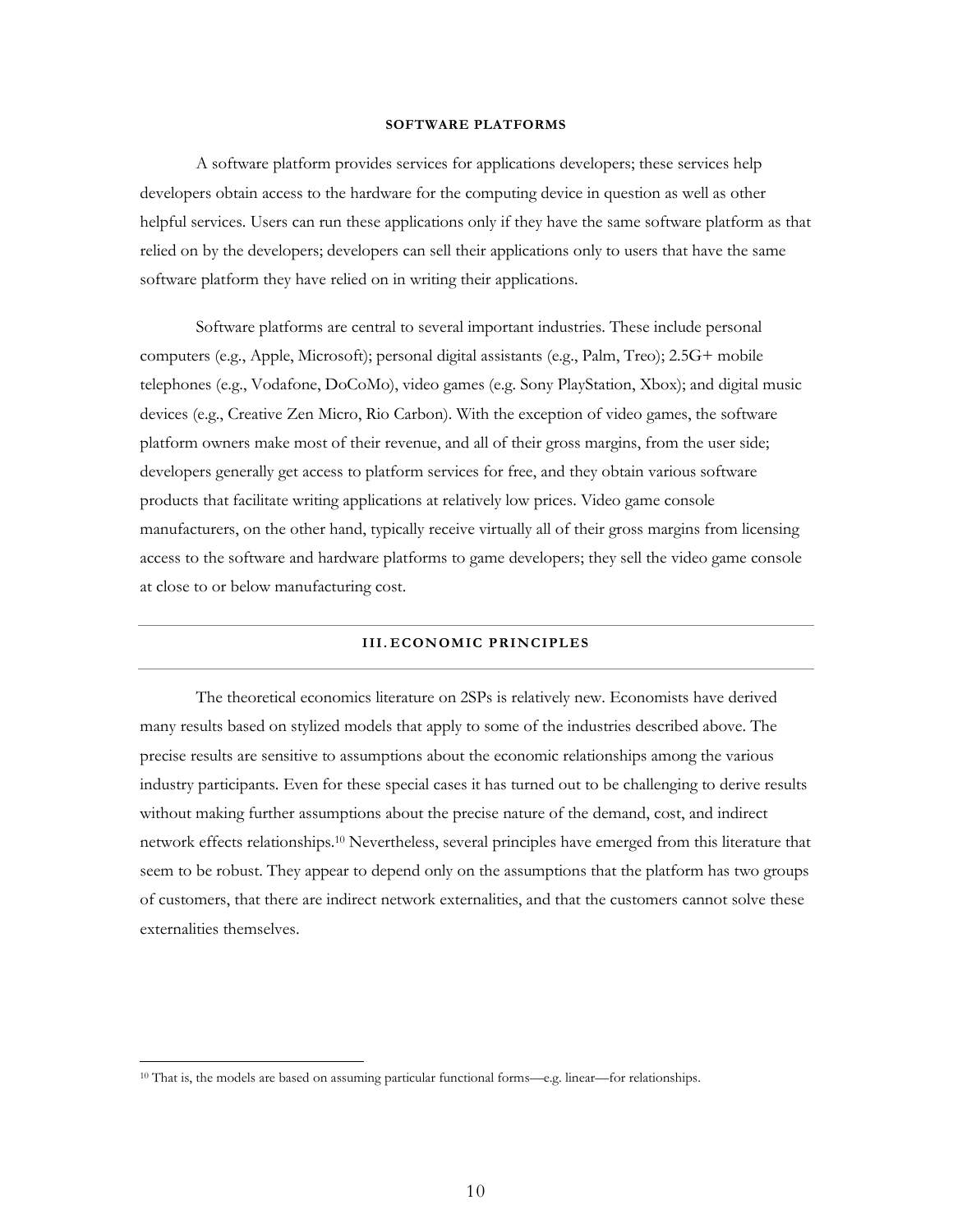#### **PRICING**

To see the intuition behind pricing consider a platform that serves two customer groups  $\boldsymbol{A}$ and  $\bm{B}$ . It has already established prices to both groups and is considering changing them.<sup>11</sup> If it raises the price to members of group  $A$  fewer  $A$ 's will join. If nothing else changed the relationship between price and the number of  $\vec{A}$  's would depend on the price elasticity of demand for  $\vec{A}$ 's. Since members of group **B** value the platform more if there are more  $\vec{A}$ 's fewer  $\vec{B}$ 's will join the platform at the current price for  $\mathbf{B}$ s. That drop-off depends on the indirect network externality which is measured by the value that  $\vec{B}$ s place on  $\vec{A}$ 's. But with fewer  $\vec{B}$ s on the platform,  $\vec{A}$ 's also value the platform less leading to a further drop in their demand. There is a feedback loop between the two sides. Once this is taken into account the effect of an increase in price on one side is a decrease in demand on the first side because of the direct effect of the price elasticity of demand and on both sides as a result of the indirect effects from the externalities. The change in revenue from a change in price to  $\vec{A}$  therefore depends on the price elasticity of demand for  $\vec{A}$ 's and the indirect network effects between the two sides. (Costs necessarily go down. As is always the case with profit maximization the price increase is profitable if revenues do not decline more than costs decline.)

The platform of course would like to find the prices that maximize its profits by taking these same sorts of considerations into account. For a single-sided business that would occur by selecting the output at which marginal revenue equals marginal cost and then charging the corresponding price for this quantity from the demand curve. (This equilibrium is often described by the standard Lerner formula that says that the price-cost margin equals the inverse of the elasticity of demand.) For 2SPs three results appear to be robust:

- 1) The optimal prices depend in a complex way on the price elasticities of demand on both sides, the nature and intensity of the indirect network effects between each side, and the marginal costs that result from changing output of each side.
- 2) The profit-maximizing, non-predatory prices may be below the marginal cost of supply for that side or even negative.

<sup>&</sup>lt;sup>11</sup> To keep matters simple we consider the case where each side is charged a membership fee as in Armstrong (2004). More generally, platforms are natural businesses for two-part tariffs involving an access fee and a usage fee.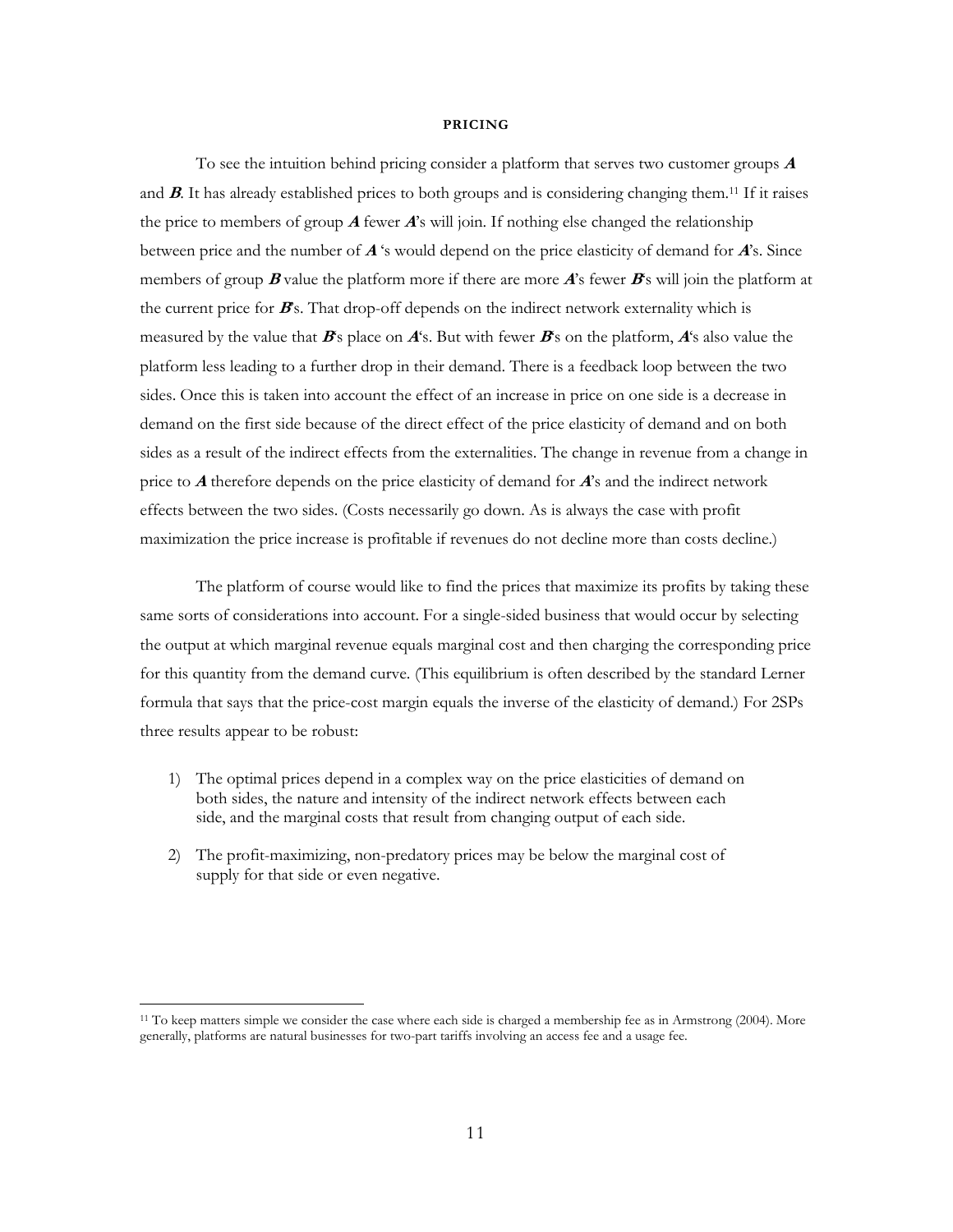3) An increase in marginal cost on one side does not necessarily result in an increase in price on that side relative to price on the other.<sup>12</sup> More generally, the relationship between price and cost is complex, and the simple formulas that have been derived by single-sided markets do not apply.

For many platforms it is possible to charge two different kinds of prices: an access charge for joining the platform and a usage charge for using the platform. Although these are interdependent, one can think of the access charge as affecting how many customers join the platform and the usage charge affecting the volume of interactions between members of the platform. Most software platforms charge access charges to users—they have to license the software platform but then can use it as much as they want-and neither access nor usage charges to developers. Videogame console vendors, though, charge a usage fee to game developers—a royalty based on the numbers of games that are sold; users pay this usage fee indirectly through their purchase of games for the console. Payment card systems generally charge merchants a usage fee. Cardholders may pay an access fee (the annual card fee); they pay either no usage fee or a negative one to the extent they receive rewards based on transactions.

The profit-maximizing reliance on access versus usage fees depends on many factors including the difficulty of monitoring usage and the nature of the externality between the two sides. Cardholders care about card acceptance, for instance, while merchants care about usage. It thus seems sensible not to charge merchants for access and not to charge consumers for usage.

The empirical evidence suggests that prices that are at or below marginal cost are common for 2SPs. Table 1 summarizes the evidence.

<sup>&</sup>lt;sup>12</sup> Under the particular demand assumption employed by Rochet and Tirole (2003), the ratio of the profit-maximizing prices charged the two sides is independent of side-specific marginal costs. An increase in the marginal cost on one side will raise both prices, keeping their ratio unchanged. This is not a general result, but it does illustrate a possibility that does not exist in single-sided markets.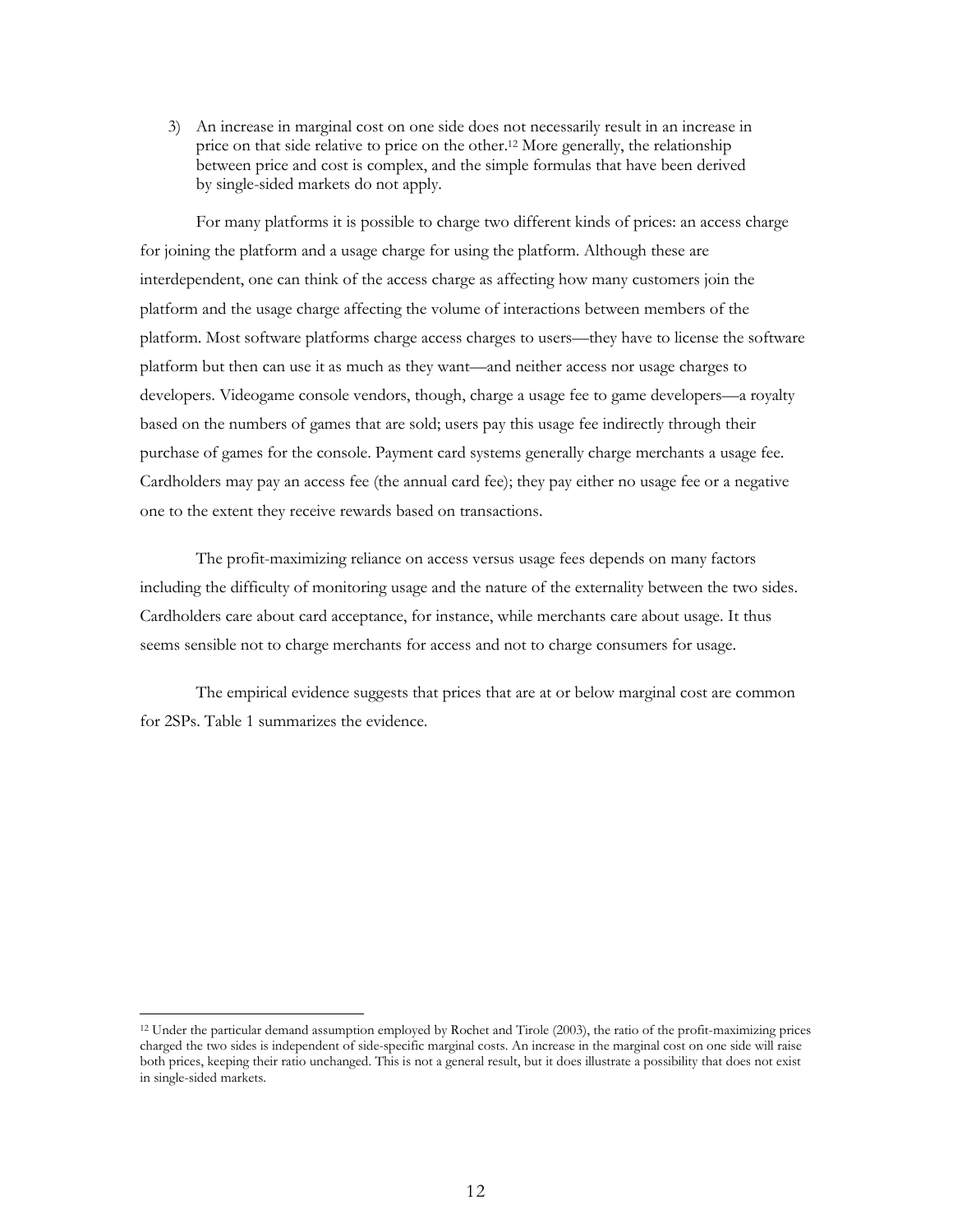Table 1. Examples of 2SP Pricing Structures

| Industry                        | Side             | Access          | Usage |
|---------------------------------|------------------|-----------------|-------|
|                                 | Men              | V               |       |
| Heterosexual Dating Clubs       | Women            | Ø               | Ø     |
| DoCoMo i-Mode                   | User             | V               |       |
|                                 | Content-Provider | Ø               | V     |
| <b>U.S. Real Estate Brokers</b> | Seller           | $\sqrt{ }$      | Ø     |
|                                 | Buyer            | Ø               | Ø     |
| Magazines                       | Reader           | $\sqrt{}$ (=MC) | Ø     |
|                                 | Advertiser       | Ø               | V     |
| Shopping Malls                  | Shopper          |                 | Ø     |
|                                 | Store            | V               | Ø     |
| PC Operating Systems            | User             | $\sqrt{}$       | Ø     |
|                                 | Developer        | $\sqrt{(M)}$    | Ø     |
| Video Game Consoles             | Player           | $\sqrt{(MC)}$   | Ø     |
|                                 | Game Developer   | $\sqrt{(M)}$    | V     |
| Payment Card Systems            | Merchant         | Ø               | V     |
|                                 | Cardholder       | $\sqrt{(M)}$    | Ø     |

 $\sqrt{ }$  and  $\varnothing$  indicate that the entity either pays or does not pay, respectively, for either access or usage of the 2SP. Note: Items in parentheses indicate where marginal cost or below marginal cost pricing is prevalent for a particular side of a 2SP.

#### **DESIGN DECISIONS**

2SPs are in the business of encouraging customers to join their platforms and stimulating them to interact with each other once they have joined. They design their platforms with this in mind. This can lead to decisions that in a narrow sense harm one side.

A simple example is a shopping mall. Shoppers would prefer to get to stores in the least amount of time. Merchants would like to maximize the amount of foot traffic outside their stores and therefore the number of potential shoppers. Shopping malls are sometimes designed to encourage shoppers to pass by many stores—e.g. by putting the up and down escalators at different ends of the mall.

Advertising-supported media are another obvious example. Viewers would like to gain access to the content—and perhaps even the advertisements of their choice—in the most convenient way. Some magazines are laid out to make it difficult to even find the table of contents or to find the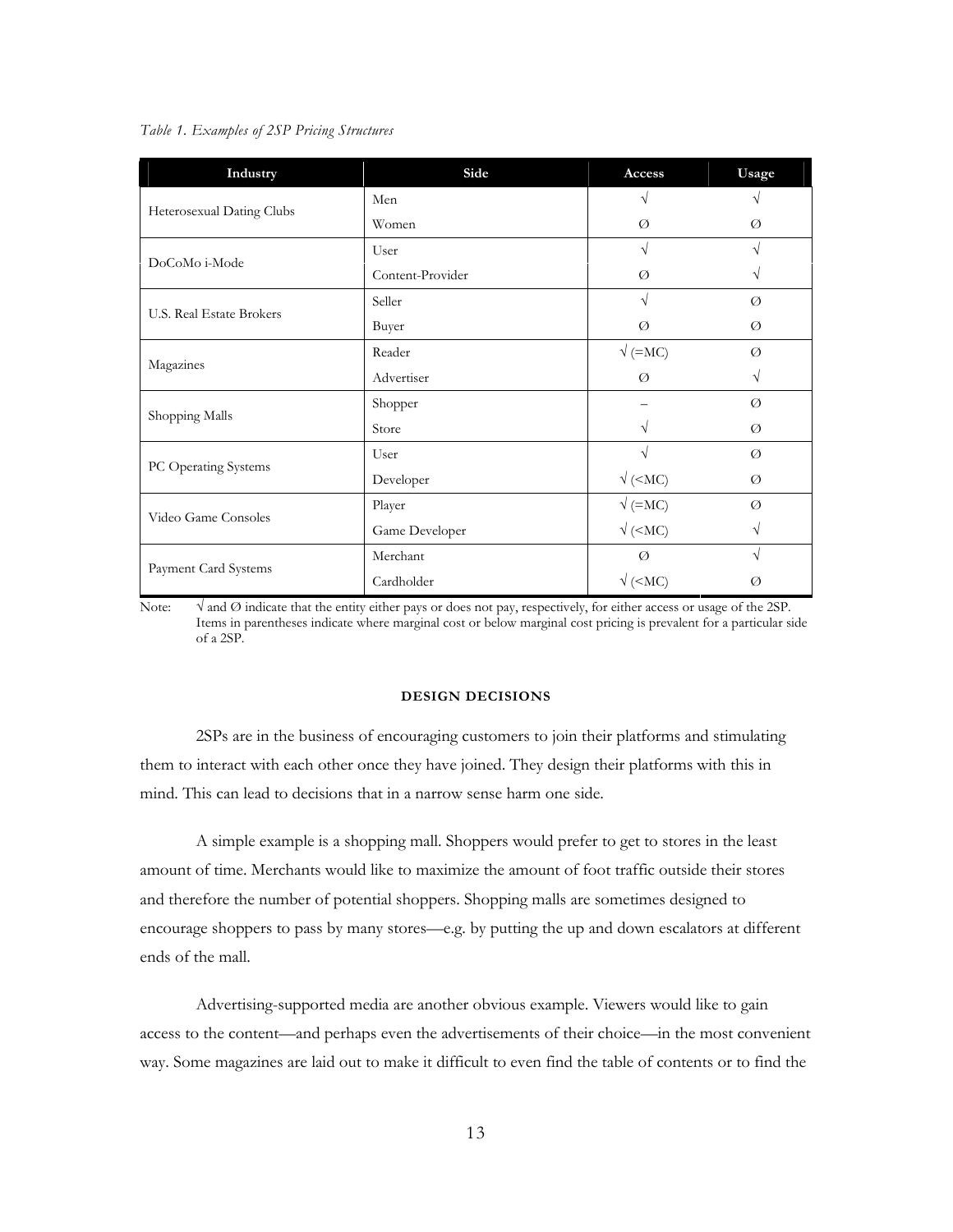continuation of an article without thumbing through many advertisements. Television watchers might benefit from having advertisements clustered at the beginning or the end of each program, but television providers (in the United States, at least) typically intersperse the advertisements and precede them perhaps with a cliffhanger to discourage viewers from taking a long break.

2SPs may also bundle features that directly benefit side  $\bm{A}$  but harm side  $\bm{B}$  (putting aside the indirect externalities from increasing the participation of side  $A$ ).<sup>13</sup> All software platforms include features for example that do not benefit most users. However, some developers value these features and in particular value knowing that any user of the software will have that feature and therefore be able to run its applications. All payment card systems require merchants that take their cards for payment to take any of their cards for payment, regardless of who presents it or which entity issued it. Some merchants would benefit from being selective—taking cards only from people who lack cash, for example. But this would reduce the security that cardholders have that their cards will be taken at stores that display the acceptance mark. (We will see later that special cases of these requirements, linking acceptances of credit and debit cards, have given rise to tying claims. This paragraph is not meant to suggest that tying could not be used in an anticompetitive way by 2SPs but rather to point out that there is an additional efficiency explanation for at least one aspect of this practice that does not arise in one-sided businesses.)

#### **RULES AND REGULATIONS**

Given that platforms promote interactions between customers and seek to harness indirect network externalities it should come as no surprise that 2SPs have an incentive to devise rules and regulations that promote these externalities and limit negative externalities between customers. The most sophisticated rules and regulations may be those employed by exchanges. All exchanges have rules against "front-running." This practice occurs when a broker receives a large purchase order from a customer, first buys on his own account, then executes the customer order, which drives the price up slightly, and then sells on his own account and pockets the resulting profit. Banning this practice directly harms brokers, but it makes buyers more confident that they are getting the best price possible, and thereby boosts volume on the exchange.

Cooperative 2SPs have further need for rules and regulations because the behavior of their members can affect the value of the 2SP as a whole. Visa, for example, has rules that govern the appearance of cards issued by members, to provide some uniformity for the common brand, as well

<sup>&</sup>lt;sup>13</sup> See Rochet and Tirole (2004).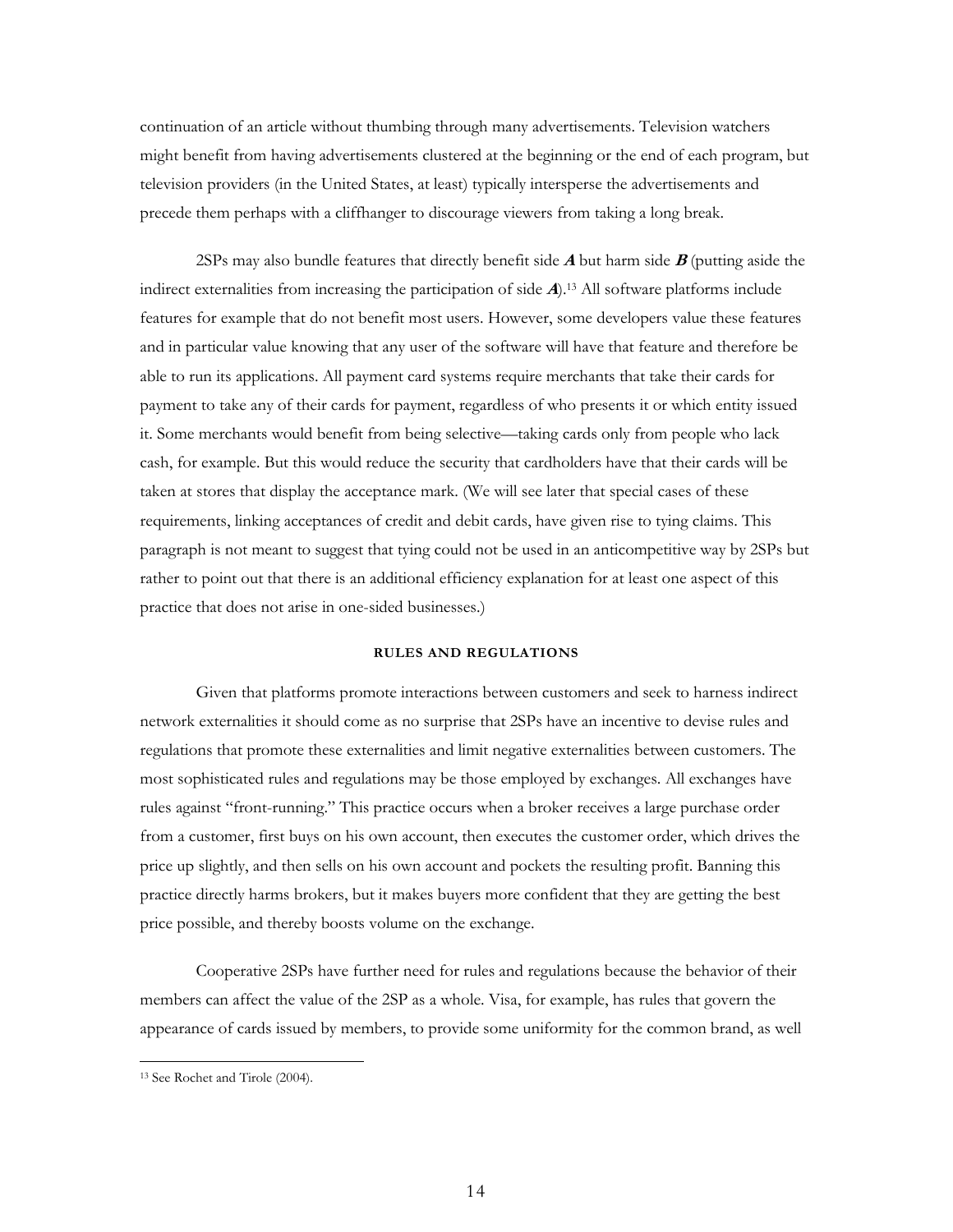as to prevent members from using the brand inappropriately. The system also has rules that address disputed transactions. Acquirers would have an incentive to favor their customers (merchants) in a dispute while issuers would favor their customers (cardholders). The system's rules attempt to find a balance between these competing interests, to increase the attractiveness of the system as a whole.

#### INDUSTRIAL ORGANIZATION OF MARKETS WITH 2SPS

Casual empiricism shows that industries with 2SPs are quite diverse. We explain some of the basic determinants of this heterogeneity form a theoretical perspective and then document aspects of it by surveying industries that appear to be dominated by 2SPs.

# DETERMINANTS OF PLATFORM SIZE AND STRUCTURE

Five fundamental factors determine the relative size of competing 2SPs. Table 2 summarizes the factors we discuss below and their effect on size (with a "+" indicating that there is a positive association between size and the factor).

| Cause                    | <b>Effect on Size/Concentration</b> |  |  |
|--------------------------|-------------------------------------|--|--|
| Indirect network effects | $^+$                                |  |  |
| Scale economies          | $^{+}$                              |  |  |
| Congestion               | -                                   |  |  |
| Multi-homing             | -                                   |  |  |
| Platform differentiation | -                                   |  |  |

Table 2. Determinants of Industry Structure

#### **INDIRECT NETWORK EFFECTS**

Indirect network effects between the two sides promotes larger and fewer competing 2SPS. Platforms with more customers of each group are more valuable to the other group. For example, more users make software platforms more valuable to developers and more developers make software platforms more valuable to users. These positive-feedback effects make platforms with more customers on both sides more valuable to these customers. To take another example, a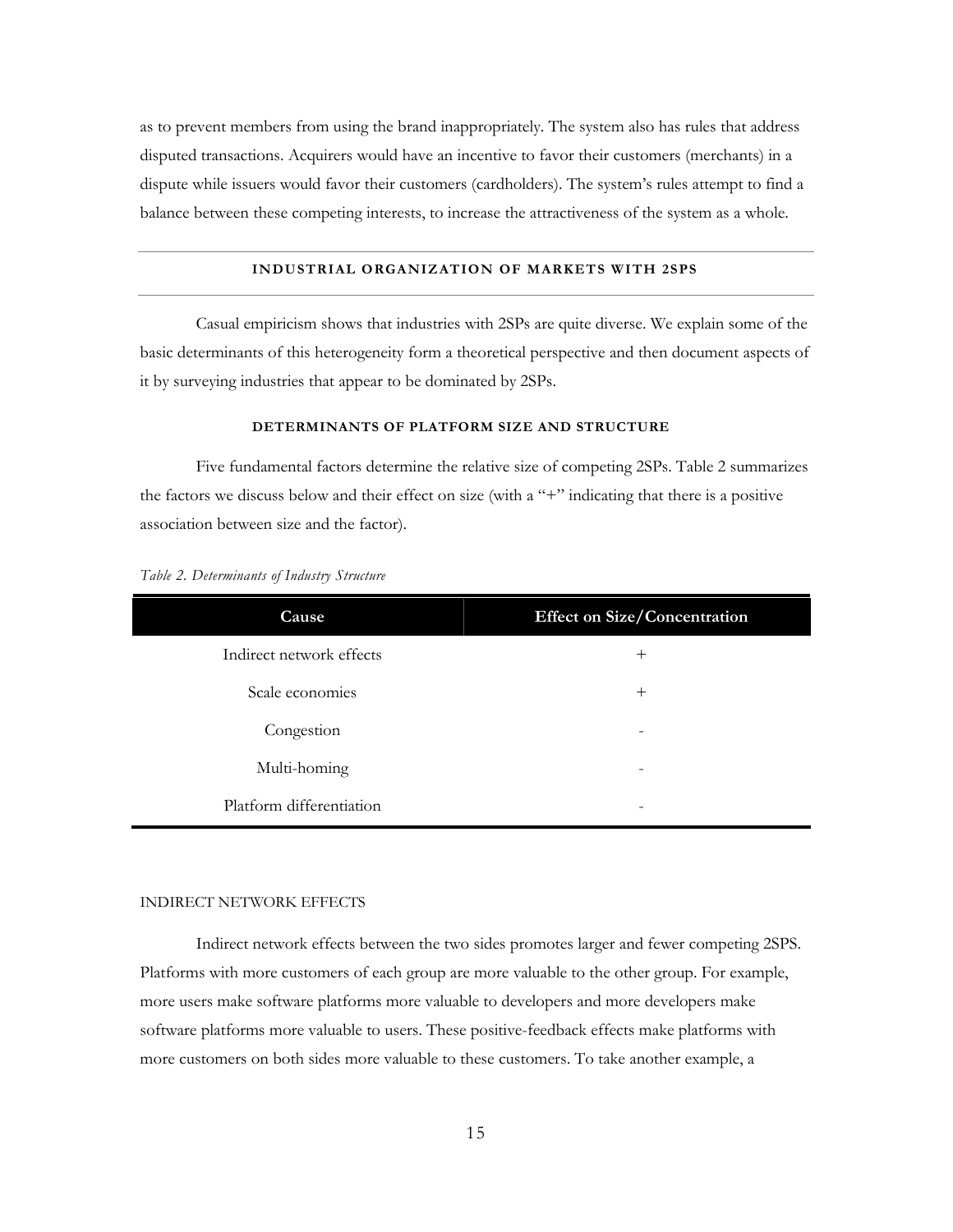payment card systems whose cards are taken at more merchants is more valuable to card users—that is why we see card systems touting their acceptance ("MasterCard: No card is more accepted.") in consumer advertisements.

If there were no countervailing factors, we would expect that indirect network effects would lead 2SPs to compete for the market. First movers would have an advantage, all else being equal. We would have the familiar story that the firm that obtains a lead tends to widen that lead as a result of positive-feedback effects and therefore wins the race for the market.<sup>14</sup> Other firms could compete with this advantage only if they offered consumers on either side something that offset the first mover's size advantage.

Indirect network effects may decline with the size of the platform. For example, the probability of finding a match increases at a diminishing rate with the number of individuals on either side (buyers or sellers, men or women).<sup>15</sup> At some point positive externalities from more participants may turn into negative externalities in the form of congestion as discussed below.

#### ECONOMIES AND DISECONOMIES OF SCALE

For many 2SPs there would appear to be significant fixed costs of providing the platform. This should lead to scale economies over some range of output. For example, card payment systems have to maintain networks for authorizing and settling transactions for cardholders and merchants (and for their proxies—issuers and acquirers—in the case of association-based payment systems such as MasterCard). The costs of developing, establishing, and maintaining these networks are somewhat independent of volume. To take another example, there is a fixed cost of developing a software platform but a low marginal cost of providing that platform to developers and end users. In some cases the scale economies may mainly operate on one side. For example, there are scale economies in providing newspapers to readers (there is a high fixed cost of creating the newspaper and a relatively low marginal cost of reproducing and distributing it) but not in providing space to advertisers. Lastly, some physical platforms such as trading floors and singles clubs have scale economies at least in the short run, up to their capacity levels.

<sup>&</sup>lt;sup>14</sup> See, e.g., Evans and Schmalensee (1996) and Shapiro and Varian (1999).

<sup>&</sup>lt;sup>15</sup> Evans (2003a), p. 377.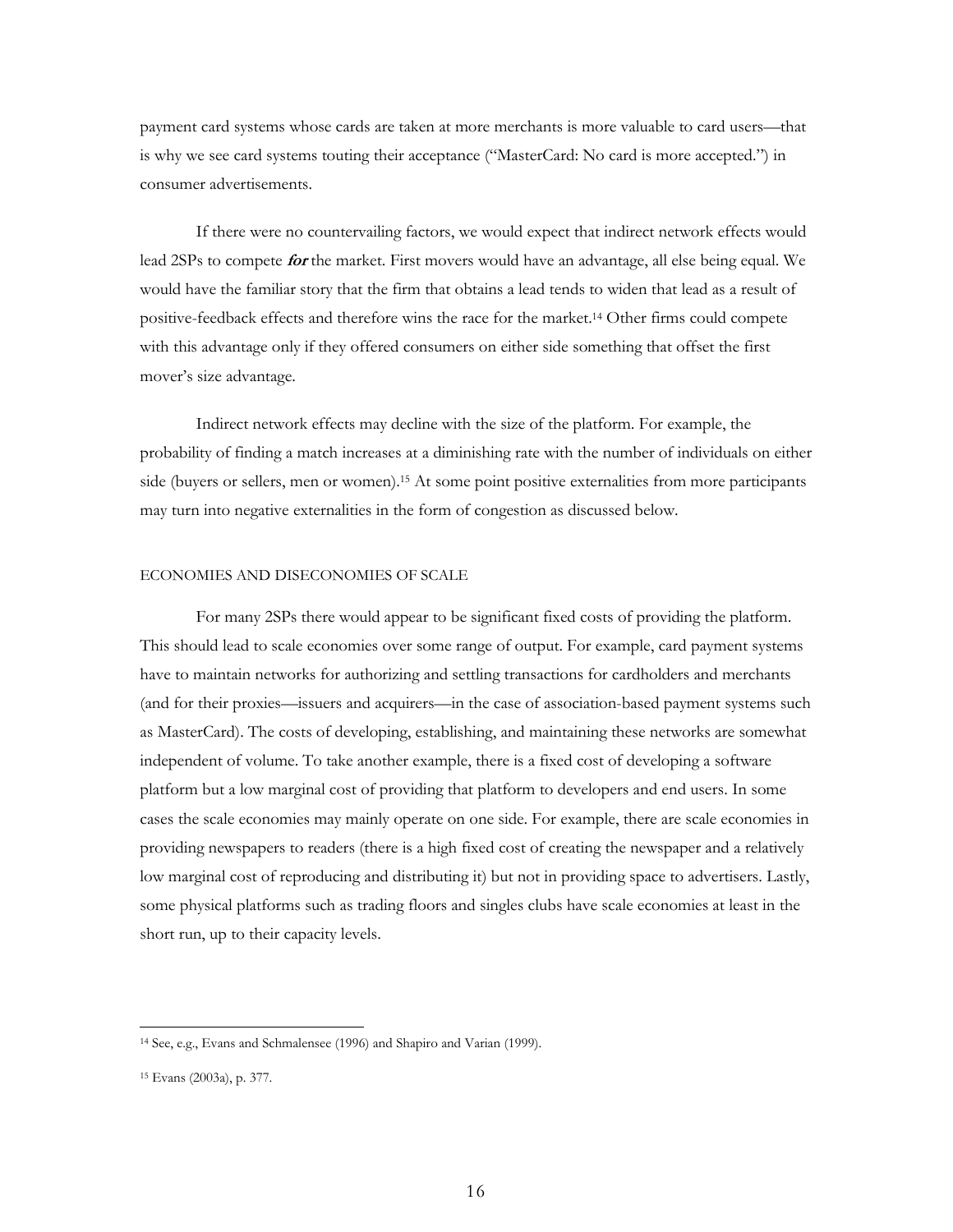Diseconomies may set in at some point for various reasons on one or both sides. For example, to persuade existing end users to replace (i.e. upgrade) their existing software platforms software, platform vendors have to add features and functionality. Many of these improvements may be designed to encourage application developers to write new or improved applications for the platform that in turn benefit end users. However, as software platforms have gotten larger and more complex, it has become more expensive and time consuming to add features and functionality. The most recent version of the Apple OS took four months longer to develop than the previous version.<sup>16</sup> Microsoft's forthcoming Longhorn operating system has also been plagued with delays.

#### CONGESTION AND SEARCH OPTIMIZATION

Several design issues tend to limit the size of 2SPs. Physical platforms such as trading floors, singles clubs, auction houses, and shopping malls help customers search for and consummate mutually advantageous exchanges. At a given size expanding the number of customers on the platform can result in congestion that increases search and transaction costs.<sup>17</sup> It may be possible to reduce congestion by increasing the size of the physical platform, but that in turn may increase search costs. Indeed, to optimize search for partners, 2SPs may find that it is best to limit the size of the platform and prescreen the customers on both sides to increase the probability of a match. One might argue that singles-type clubs do this explicitly (deciding who can get into an "exclusive" club) or implicitly (compare church-oriented singles groups and Club Med resorts). We will return to this subject below in discussing platform differentiation. Congestion may arise on one side alone. For example, increasing the volume of advertising in a newspaper may not only crowd out the content that attracts the readers but also result in a cacophony of messages that reduces the effectiveness of any particular advertisement.

# PRODUCT DIFFERENTIATION AND MULTIHOMING

Because two-sided platforms are subject to network effects and tend to have scale economies one might expect that industries based on 2SPs would tend towards natural monopoly or at least be highly concentrated. Product differentiation is an important countervailing force.

<sup>&</sup>lt;sup>16</sup> For Apple OS release dates, see Snell (2002), Stokely (2003), and Musil (2005).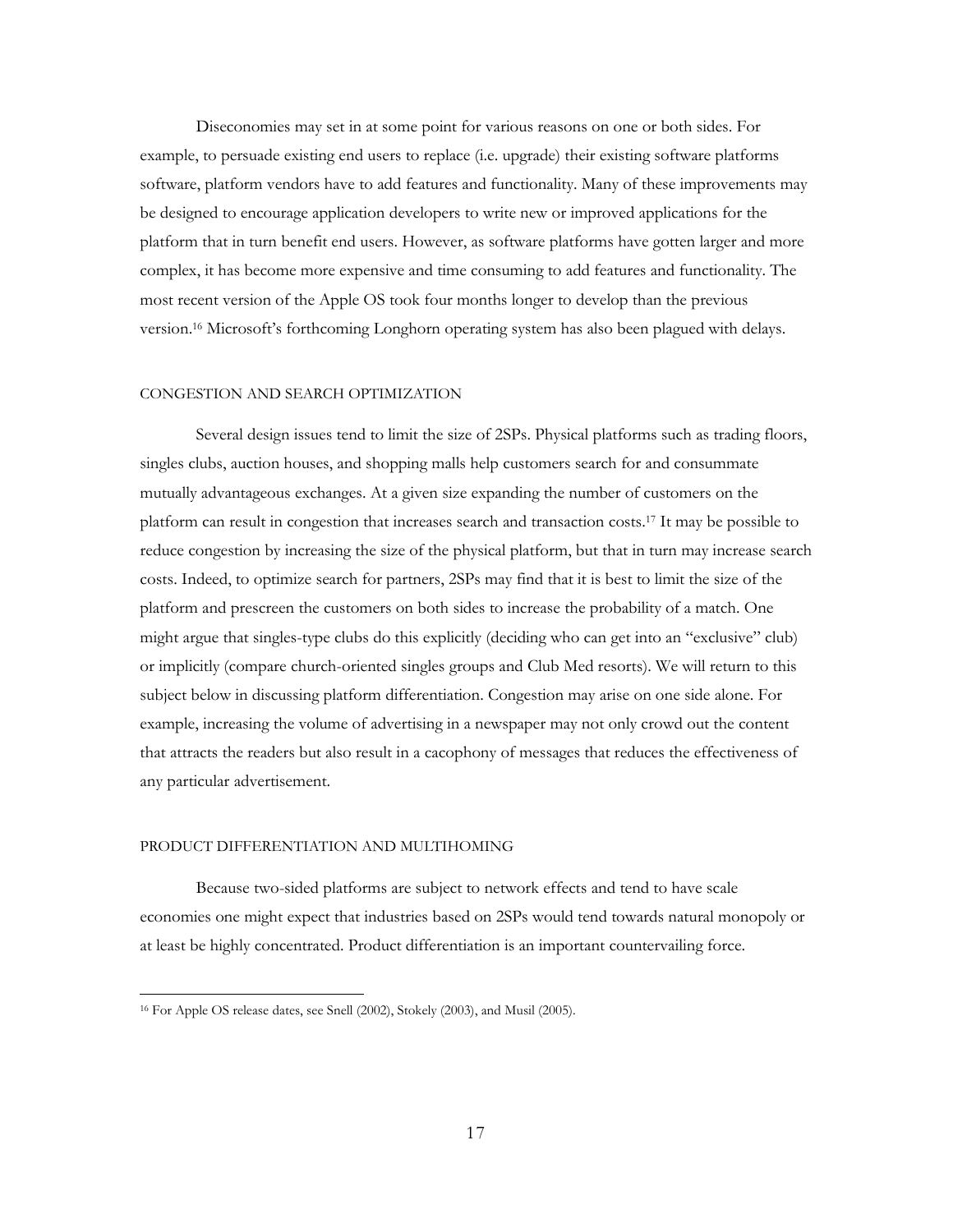Platforms can differentiate themselves from each other by choosing particular levels of quality (what is known as "vertical differentiation") with consumers choosing the higher or lower quality of platform depending on the income and relative demand for quality. There are, for example, upscale and downscale malls. Platforms can also differentiate themselves from each other by choosing particular features and prices that appeal to particular groups of customers (what is known as "horizontal differentiation"). Thus there are numerous advertising-supported magazines that appeal to particular segments of readers and advertisers (e.g. Cape Cod Bride or Fly Fisherman).

Horizontal differentiation can result in customers choosing to join and use several platforms—a phenomenon that Rochet and Tirole have called "multi-homing". Customers find certain features of different competing platforms attractive and therefore rely on several. Payment cards are an example of multi-homing on both sides. Most merchants accept credit and debit cards from several systems including ones that have relatively small shares of cardholders. Many cardholders carry multiple credit cards, although they may tend to use a favorite card most often.<sup>18</sup> Advertising-supported media also have multi-homing on both sides—advertisers and viewers rely on many differentiated platforms. Other 2SPs have multi-homing only on one side. Most end-users rely on a single software platform for their personal computers, for instance, while many developers write for several platforms.

#### EMPIRICAL EVIDENCE ON 2SP INDUSTRY STRUCTURE

While there has been little rigorous empirical study of 2SPs, it is possible to see some regularities across industries in which 2SPs appear to be the dominant form of organization. Table 1 above and Table 3 reveal several features:

- Except for some exchanges and software platforms, it is relatively uncommon for industries based on 2SPs to be monopolies or near monopolies. Some industries based on 2SPs have several large differentiated platforms, while others have many small platforms that are differentiated by location as well as along other dimensions.
- Multihoming on at least one side is common, indicating that horizontal product differentiation tends to be the norm.
- Asymmetric pricing is relatively common. Many 2SPs appear to obtain the  $\blacksquare$ preponderance of their operating profits (revenues minus direct costs) from one

<sup>&</sup>lt;sup>17</sup> For a general discussion on matching, search, and congestion see, for example, Shimer and Smith (2001) and Rysman  $(2004b).$ 

<sup>&</sup>lt;sup>18</sup> Rysman (2004a).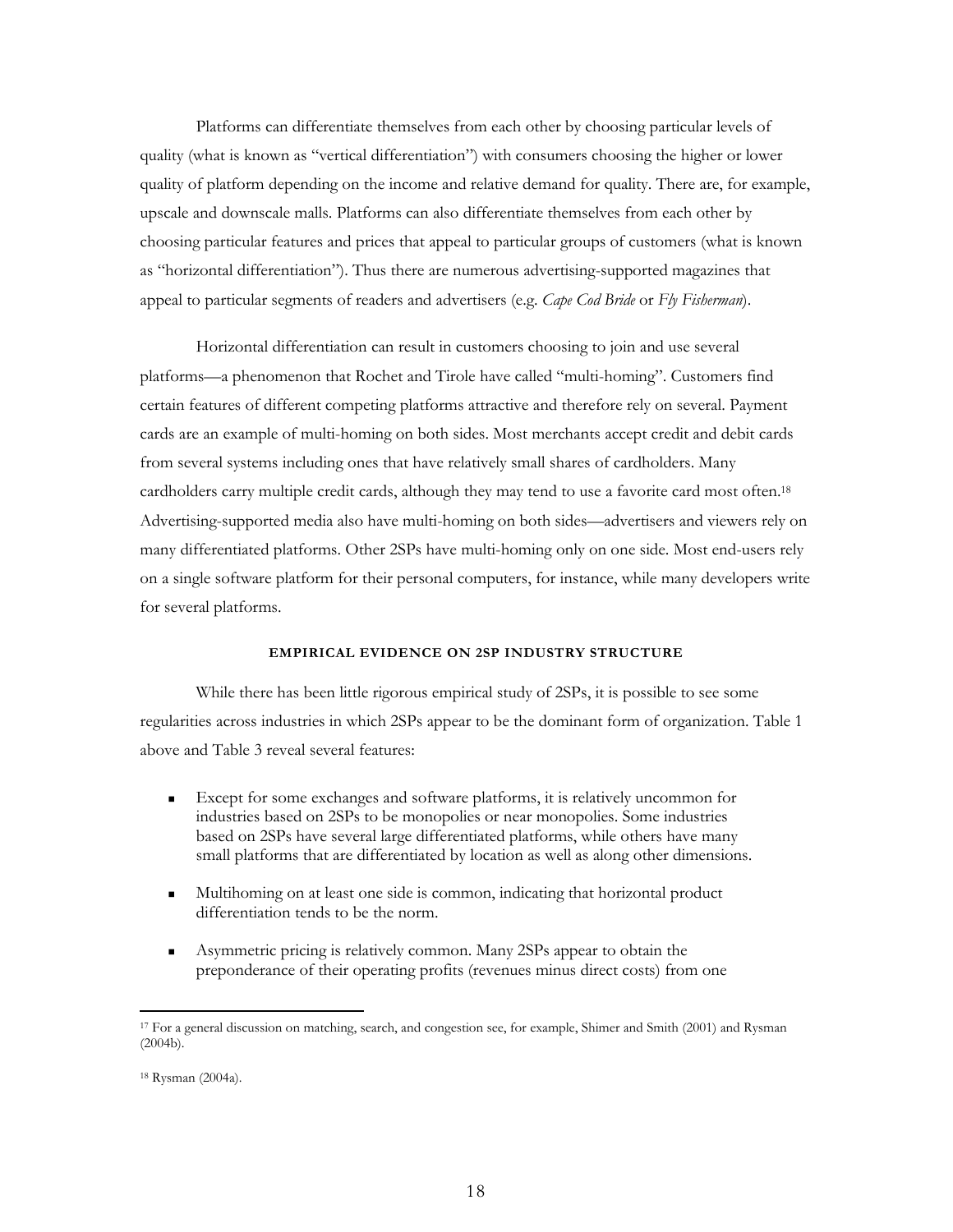side. A nontrivial portion of 2SPs appear to charge prices that are below marginal cost or below zero.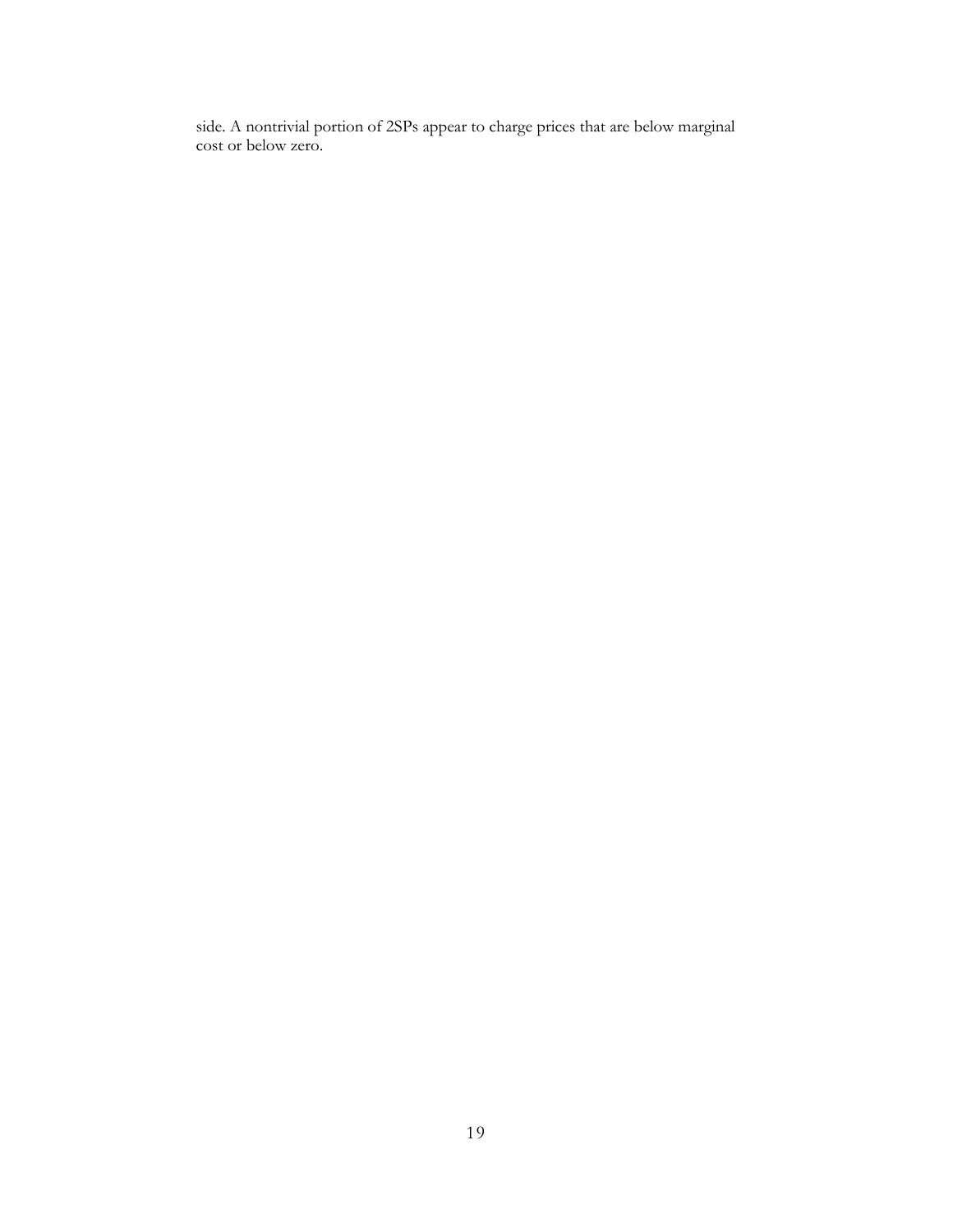| Multi-Sided<br>Platform           | <b>Sides</b>                         | <b>Presence of Multihoming</b>                                                                                                                                                                                                                                                                                                            | <b>Largest Competitor Share</b><br>in the United States                                                                       |  |
|-----------------------------------|--------------------------------------|-------------------------------------------------------------------------------------------------------------------------------------------------------------------------------------------------------------------------------------------------------------------------------------------------------------------------------------------|-------------------------------------------------------------------------------------------------------------------------------|--|
| Residential Property<br>Brokerage | Buyer<br>Seller                      | Uncommon: Multihoming may be unnecessary,<br>since a multiple listing service allows the listed<br>property to be seen by all member agencies'<br>customers and agents.                                                                                                                                                                   | Fifty largest firms have a<br>23% share. (2002)                                                                               |  |
| Securities<br><b>Brokerage</b>    | Buyer<br>Seller                      | Common: The average securities brokerage<br>client has accounts at three firms. Note that<br>clients can be either buyers or sellers or both.                                                                                                                                                                                             | Four largest firms accounted<br>for 37% of in securities<br>brokerage and 16% in<br>financial portfolio<br>management. (2002) |  |
| Newspapers and<br>Magazines       | Reader<br>Advertiser                 | Common: In 1996, the average number of<br>magazine issues read per person per month<br>was 12.3. Also common for advertisers: for<br>example, AT&T Wireless advertised in the<br>New York Times, The Wall Street Journal,<br>and Chicago Tribune, among many other<br>newspapers, on Aug. 26, 2003.                                       | Wall Street Journal had a<br>28% share of the five largest<br>newspapers. (2001)                                              |  |
| Network Television                | Viewer<br>Advertiser                 | Common: For example, viewers in Boston,<br>Chicago, Los Angeles, and Houston, among<br>other major metropolitan areas, have access to<br>at least four main network television channels:<br>ABC, CBS, FOX, and NBC. Also common for<br>advertisers: for example, Sprint places television<br>advertisements on ABC, CBS, FOX, and<br>NBC. | U.S. law forbids broadcasters<br>from owning TV stations<br>reaching more than 35% of<br>the nation's television<br>audience. |  |
| <b>Operating System</b>           | End User<br>Application<br>Developer | Uncommon for users: Individuals typically use<br>only one operating system. Common for<br>developers: As noted earlier, the number of<br>developers that develop for various operating<br>systems indicates that developers engage in<br>significant multihoming.                                                                         | Microsoft has a 96% share<br>of revenue of client<br>operating systems. (2004)                                                |  |
| Video Game<br>Console             | Game Player<br>Game<br>Developer     | Varies for players: The average household (that<br>owns at least one console) owns 1.4 consoles.<br>Common for developers: For example, in 2003,<br>Electronic Arts, a game developer, developed<br>for the Nintendo, Microsoft, and Sony<br>platforms.                                                                                   | Sony PS1 and PS2 had a<br>63% share of console<br>shipments in North<br>America. (2003)                                       |  |
| Payment Card                      | Cardholder<br>Merchant               | Common: Most American Express cardholders<br>also carry at least one Visa or MasterCard. In<br>addition, American Express cardholders can<br>use Visa and MasterCard at almost all places<br>that take American Express.                                                                                                                  | The Visa system had a 45%<br>share of all credit, charge,<br>and debit purchase volume.<br>(2004)                             |  |

Table 3. Presence of Multihoming and Largest Competitor Share of Selected 2SPs

Source: Adapted from Evans (2003a). Industry share data from United States Census Bureau, 2002 Economic Census <http://www.census.gov/econ/census02/guide/INDSUMM.HTM>; "Top 20 U.S. Daily Newspapers by Circulation," Newspaper<br>Association of America <http://www.naa.org/info/facts01/18\_top20circ/index.html>; Stephen Labaton, "U.S. Bac Big Media," New York Times, January 28, 2005; Al Gillen and Dan Kusnetzky, "Worldwide Client and Server Operating Environments 2004-2008 Forecast," IDC Market Analysis, No. 32452, December 2004; Schelley Olhava, "Worldwide Videogame Hardware and Software 2004-2008 Forecast and Analysis," IDC Market Analysis, No. 31260, May 2004; The N 828, February 2005; The Nilson Report, No. 833, May 2005.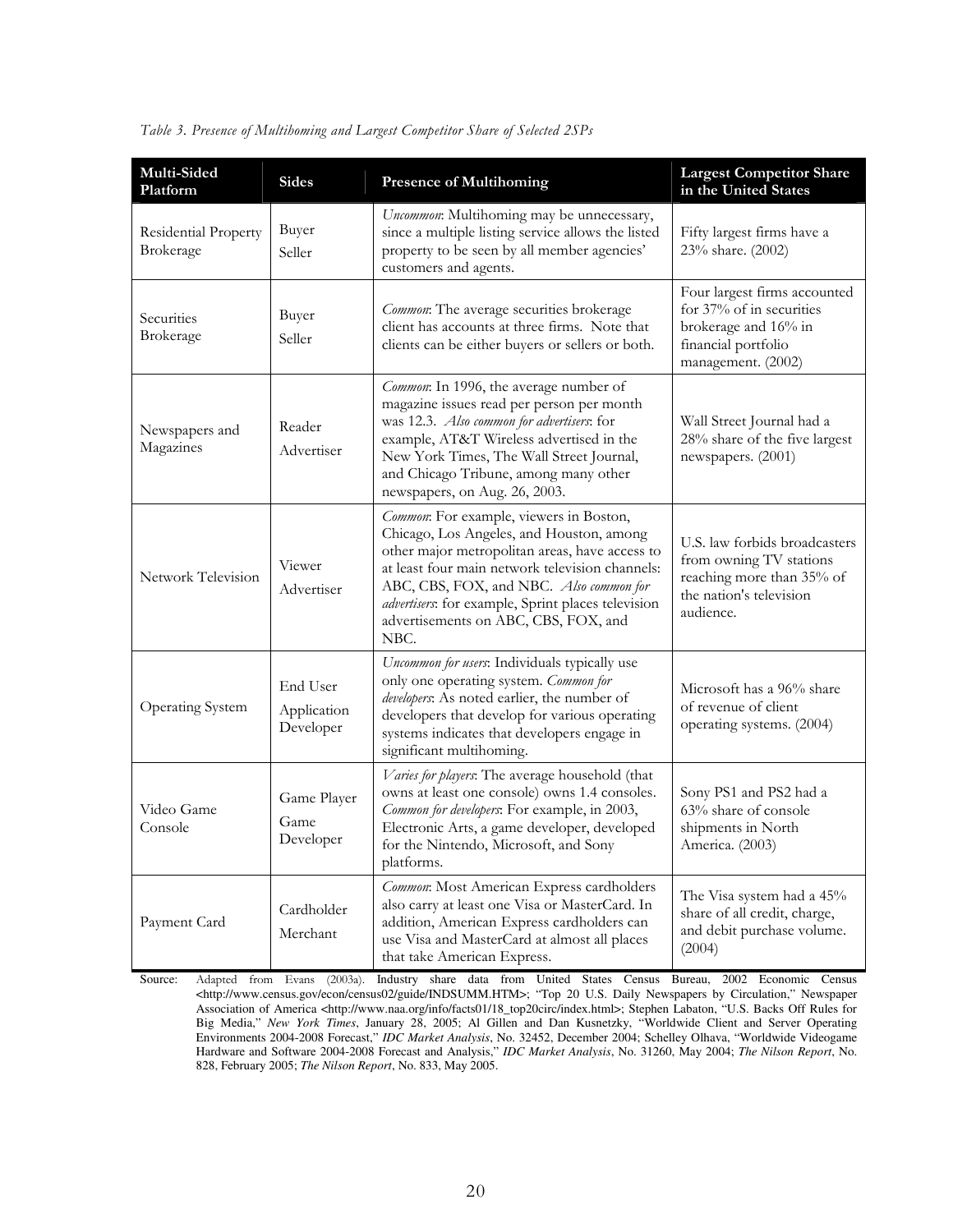#### IV. OVERVIEW OF ANTITRUST CASES INVOLVING 2-SIDED MARKETS

Many antitrust cases have involved 2SPs. A few—including several important ones—seem to have touched on two-sided issues before economists began to address them formally. And some are based on analyses of markets and practices that, putting aside whether they led to the correct verdict of or not, are analytically wrong from the perspective of the recent 2SP literature.

Table 4. Summary of Leading Cases by 2SP Type

|           | Case                     | <b>Case Type</b>         |                        | Case                      | <b>Case Type</b>         |
|-----------|--------------------------|--------------------------|------------------------|---------------------------|--------------------------|
| Media     | Times Picayune           | Monopolization           |                        | NaBanco                   | Cartel                   |
|           | Magill                   | Refusal to supply        | Transaction<br>Systems | Wal-Mart                  | Tying                    |
|           | <b>BT</b> Yellow Pages   | Monopolization           |                        |                           |                          |
|           | Lorain Journal           | Exclusive dealing        |                        |                           |                          |
| Exchanges | Sotheby's-<br>Christies  | Cartel                   |                        | Microsoft-Browser         | Monopolization,<br>Tying |
|           | Marsh McLennan           | Cartel                   | Platforms              | Microsoft-Media<br>Player | Tying                    |
|           | London Stock<br>Exchange | Merger                   | Software               | Nintendo                  | Exclusivity              |
|           | Mobile operators         | <b>Excessive Pricing</b> |                        |                           |                          |

Table 4 presents an overview of antitrust cases in the European Community and the United States that concern 2SPs. We have not done a systematic review of cases but have rather listed cases that have had a high profile in these jurisdictions and with which we are generally familiar. The cases span all of the major categories of 2SPs and involve the spectrum of competition policy issues. This section summarizes the issues that arose in some of these cases.

#### **NABANCO**

NaBanco v. Visa is unique among the cases we consider. The federal district court and the Eleventh Circuit Court of Appeals recognized several of the key features of what have become known as 2SPs. Visa was (and is) a cooperative of banks that issued cards and acquired those card transactions from merchants. It established a rule for governing the situation in which an individual whose card was issued by bank A paid with that card at a merchant acquired by bank B, where A and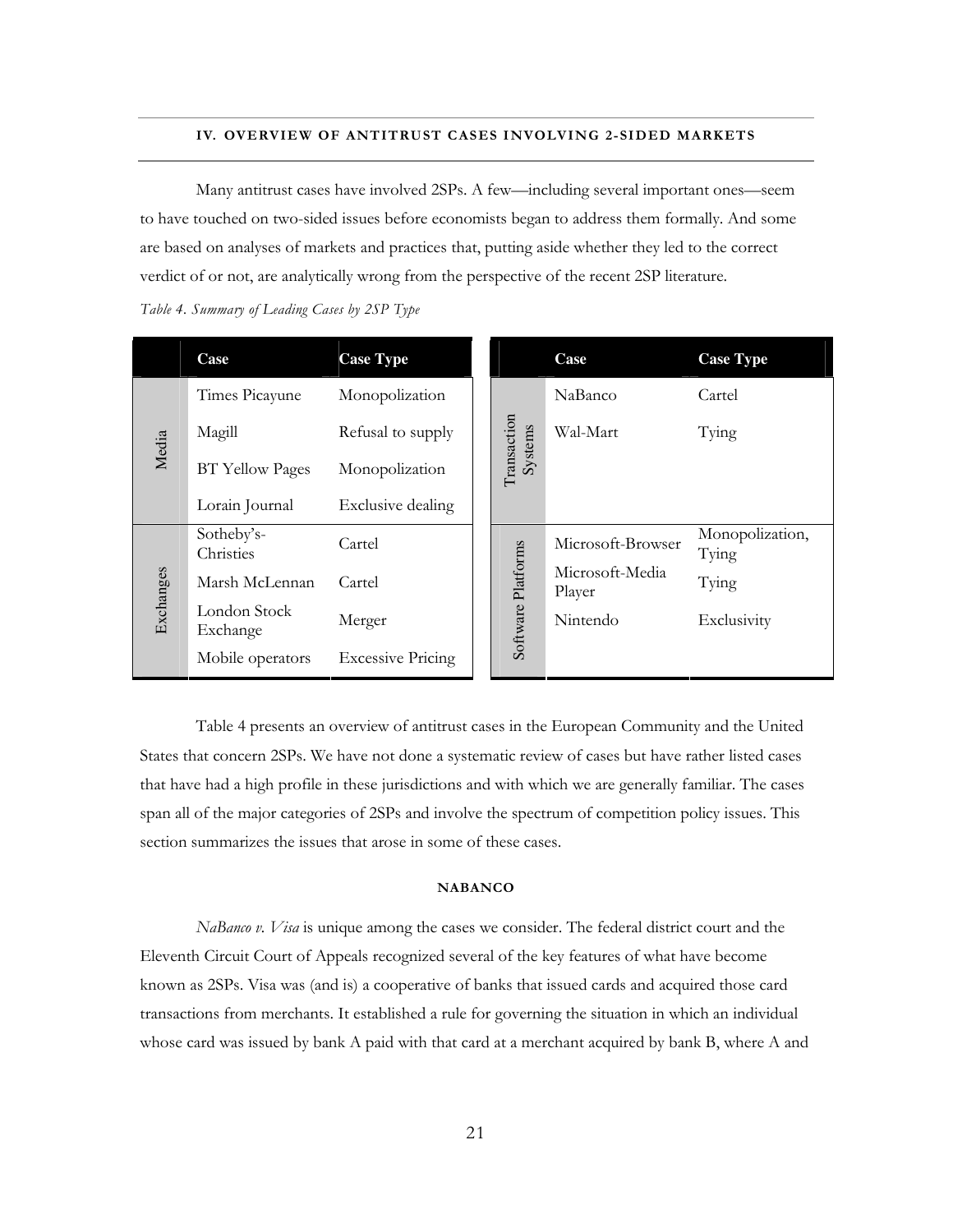B are different banks. Although those banks could have a bilateral agreement, Visa established a default rule that among other things determined the allocation of the profits and risks of the transaction. This rule provided that given the various allocations of risks and costs that the bank that acquired the transaction  $(B)$  had to pay the bank  $(A)$  that issued the card a percent of the transaction amount; this percent is known as the interchange fee, and it was initially set at 1.95 percent.

NaBanco argued that the interchange fee violated Section 1 of the Sherman Act because it was a price set collectively by competitors. Visa argued that unlike classic price fixing, the ability to set an interchange fee was a mechanism to allocate costs between the issuing and acquiring sides of the business and enhanced output by, among other things, limiting opportunistic behavior by individual members and avoiding the chaos of bilateral negotiations among thousands of member banks. The Eleventh Circuit concluded:

Another justification for evaluating the [interchange fee] under the rule of reason is because it is a potentially efficiency creating agreement among members of a joint enterprise. There are two possible sources of revenue in the VISA system: the cardholders and the merchants. As a practical matter, the card-issuing and merchant-signing members have a mutually dependent relationship. If the revenue produced by the cardholders is insufficient to cover the card-issuers' costs, the service will be cut back or eliminated. The result would be a decline in card use and a concomitant reduction in merchant-signing banks' revenues. In short, the cardholder cannot use his card unless the merchant accepts it and the merchant cannot accept the card unless the cardholder uses one. Hence, the [interchange fee] accompanies "the coordination of other productive or distributive efforts of the parties" that is "capable of increasing the integration's efficiency and no broader than required for that purpose."19

Professor William Baxter worked for Visa on this matter. His 1983 article in the Journal of Law and Economics presented many of the key concepts of two-sided markets within the context of the determination of interchange fees. The modern literature now recognizes that the interchange fee is at least partly a device for determining the pricing structure for the card system.<sup>20</sup> Some regulators and antitrust authorities, while recognizing the two-sided nature of the business, have argued in

<sup>&</sup>lt;sup>19</sup> National Bancard Corp. v. Visa U.S.A., Inc., 779 F.2d 592, 602 (11<sup>th</sup> Cir. 1986).

<sup>&</sup>lt;sup>20</sup> See, e.g., Schmalensee (2002), Rochet and Tirole (2002 and 2003), Wright (2004), and Evans and Schmalensee (2005a and  $2005<sub>b</sub>$ ).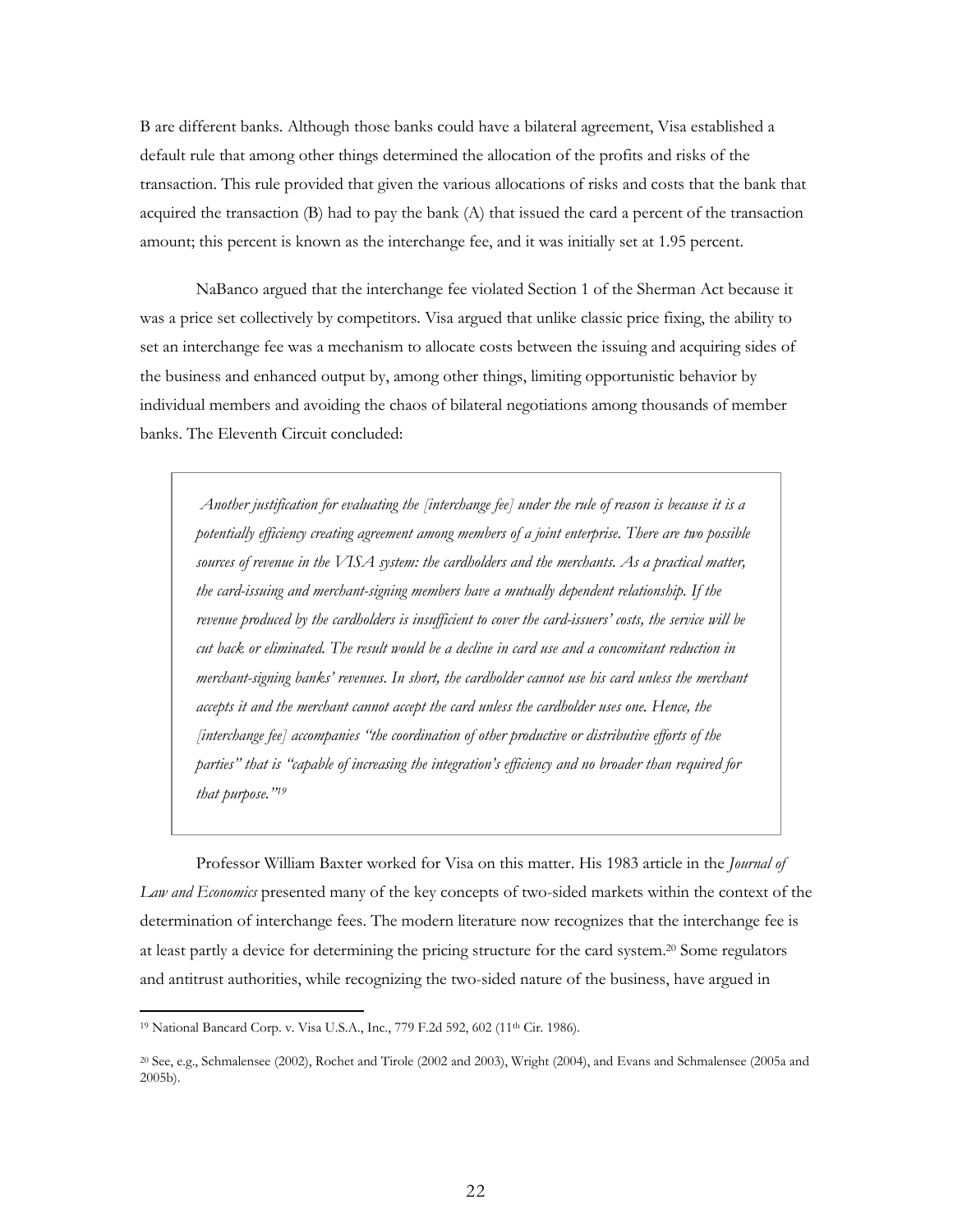recent years that the interchange fee is set at a level that encourages the overuse of cards. They have argued for some form of cost-based regulation, even though it seems generally accepted by economists that, unlike the public-utility case, there is no basis for assuming that cost-based pricing will lead to the socially optimal pricing structure or even an improvement over the profit-maximizing structure.<sup>21</sup>

#### **LONDON STOCK EXCHANGE**

In December 2004, Euronext and Deutsche Börse, respectively the second and third largest stock exchanges in Europe by value of trading, made bids to take over the London Stock Exchange, the largest stock exchange in Europe. Both bids were referred to the UK's Competition Commission for investigation under UK competition law—they did not qualify for investigation by the European Commission under EU law. The Competition Commission is due to report in September 2005.

Stock exchanges exhibit a number of different network effects. First, indirect network effects exist between (a) issuers of stocks and shares (generally governments and companies) whose shares are traded on the exchange and (b) the investors who trade in those shares. Both groups value the presence of the others and stock exchanges are therefore 2SPs. Second, network effects exist between investors, since the larger the number of investors using an exchange the more liquid will be the market and the more attractive it is to trade there. Third, network effects exist between traders in post-trade services such as the clearing and settlement of trades (the process by which ownership of shares is transferred form sellers to buyers). A trader will benefit from lower costs if it uses the same clearing and settlement system as the traders with whom it buys and sells shares.

Traditionally, stock exchanges have tended to be local monopolies, due in large part to regulations that restricted cross-border trading. Although these restrictions have been relaxed, exchanges have tended to maintain their positions as national monopolists, due in part to the impact of the various network effects described above. There has been very little direct competition between the London Stock Exchange and other European exchanges, such as Euronext and Deutsche Börse, for example. One key question which the Competition Commission is examining is whether these network effects will continue to limit the scope for competition between exchanges or

<sup>&</sup>lt;sup>21</sup> Evans and Schmalensee (2005b).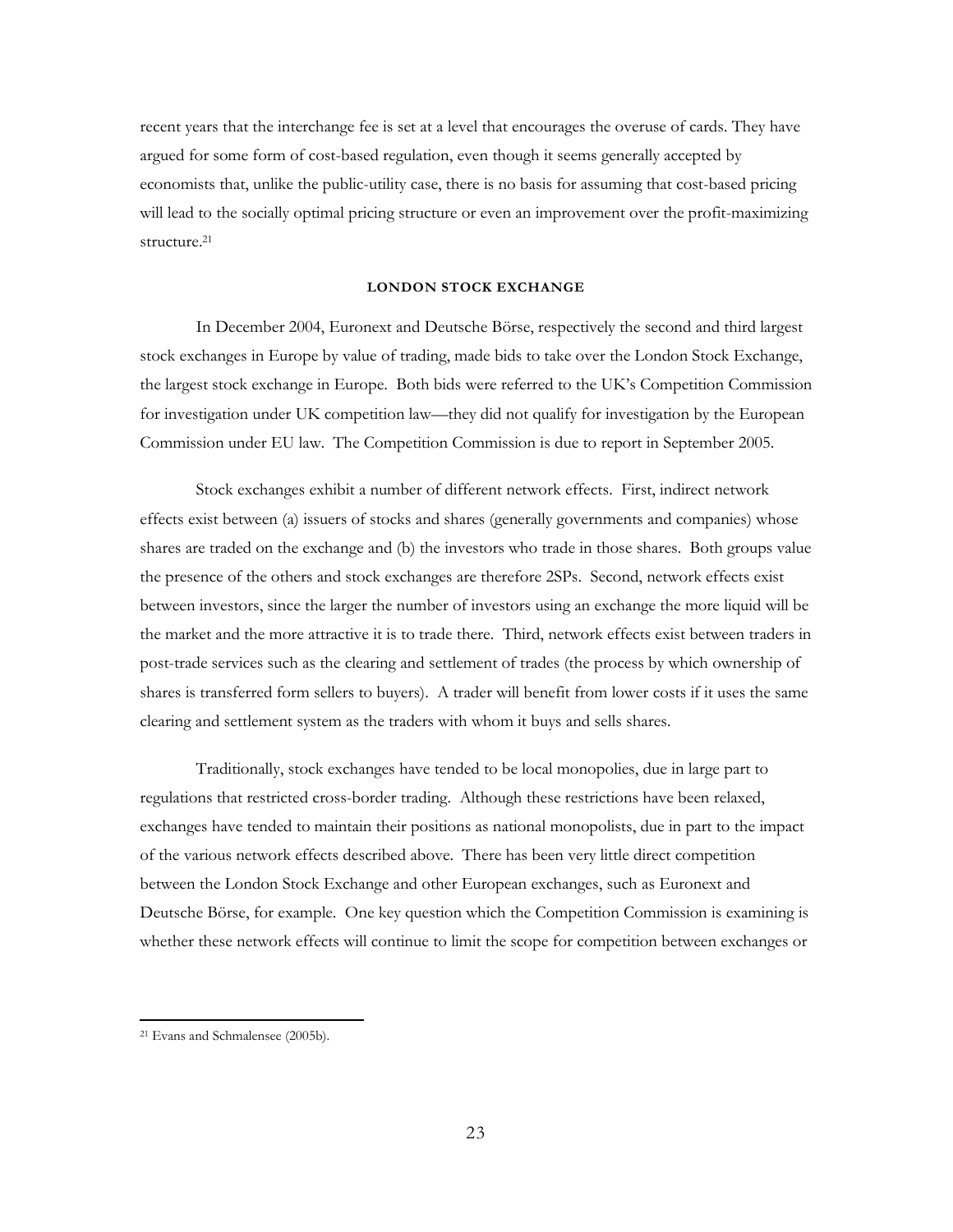whether competition between these exchanges could in the future occur, perhaps involving the market "tipping" from one exchange to another.

#### MICROSOFT MEDIA PLAYER

The European Commission found that Microsoft had abused a dominant position in operating systems by including media player technologies in Windows.<sup>22</sup> It argued that there were indirect network effects between the use of media players and the provision of content. If more people have a particular media player, content providers will tend to encode content in that format. If more content is available in the format for a particular media player, users will tend to use that media player. The Commission argued that content providers would standardize on Windows Media Player as a result of the fact that this player was available on most personal computers, which of course included Windows. In effect, the Commission argued that the existence of network effects would result in the "media player market" tipping to Windows Media Player.<sup>23</sup>

For its part Microsoft has agreed that there are indirect network effects but that the existence of such effects are not sufficient to tip a market to a single platform. In particular, it has argued that media players are horizontally differentiated products and that most content providers and many users engage in multihoming. Who is right on this score depends on factual disputes between the Commission and Microsoft that we do not consider here.

#### **MAGILL**

The *Magill* case is a leading European Community case involving the compulsory licensing of intellectual property. What makes it interesting from a two-sided standpoint is that it involved several interlinked 2SPs. The defendants in the case were three television stations (RTE, BBC, and ITV) whose broadcasts were received in Ireland. RTE and ITV were 2SPs, receiving revenues from advertisers. RTE was also supported by licenses paid by consumers for having television sets. The BBC received similar revenues from licenses for television sets in the UK (but not Ireland). The BBC did not allow advertising and was not a 2SP. All three stations published an advertising-supported television guide that contained their own weekly listings; these were 2SPs. In addition they each provided their daily listings to newspapers—other 2SPs—that combined the listings.

<sup>&</sup>lt;sup>22</sup> For contrary views on this case, see Dolmans and Graf (2004). See also, Evans and Padilla (2004).

<sup>&</sup>lt;sup>23</sup> Order of the President of the Court of First Instance (2004), [[365, 388.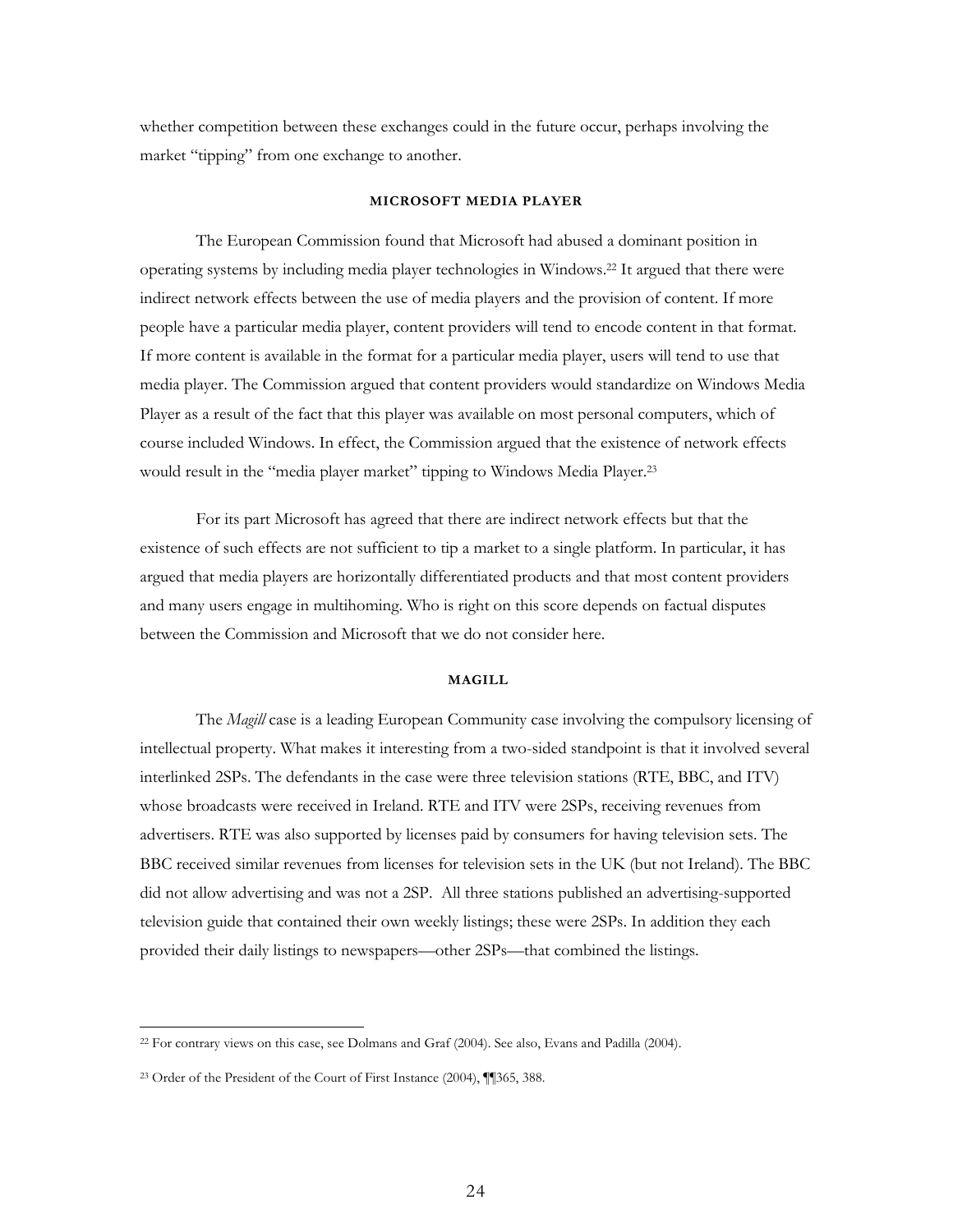Magill TV Guide (Magill) wanted to publish a weekly advertising-supported guide that contained the listings of the three stations. The stations complained that this violated their copyrights. The Commission and ultimately the European courts concluded that there would be a market—in the antitrust sense—for a weekly television guide and that the refusal to supply the copyrighted information prevented the emergence of the weekly guide product. As it turns out, the weekly newspapers were the main beneficiaries of this decision since they started weekly television supplements included in the Sunday newspapers. Magill never made a successful go of it.

We will return to this case when we discuss the analysis of market definition and market power. The key point is that the analysis by all the parties (including the television stations) ignores a key side of the 2SP industry here—the advertisers who were the likely source of much of the revenue and profits—as well as the link between the guides and the television business.

# **MARSH AND MCLENNAN**

Marsh and McLennan is an insurance broker. It assists companies in securing insurance coverage from insurance companies in addition to advising these companies on risk management type issues. The New York State Attorney's General office complained that Marsh represented to companies that it was securing a competitive price for the insurance but that, in fact, it was charging the insurance companies a commission for the brokerage service and rigging the bids from insurance companies to make it appear to the insurance buyer that it was getting a fair price. Marsh and McLennan entered into a settlement in which it agreed to put aside \$850 million dollars to reimburse its insurance buying clients.

The fact that a broker charges both sides of the market is not inconsistent with what one might expect in a two-sided business. Many brokers in fact have asymmetric prices in which only the buy side or the sell side is charged. For example, residential real estate brokers in the United States only collect from the seller. Some 2SP exchanges, however, do charge both sides. For example, Sotheby's and Christies both openly charged commissions to buyers and sellers (they were accused of price fixing to the sellers, and possibly the buyers<sup>24</sup>).

In the case of Marsh and McLennan, the fact that it is a 2SP business is relevant for addressing some of the issues. There is no reason why charging prices on both sides is

<sup>&</sup>lt;sup>24</sup> See, e.g., Frantz et al. (2000).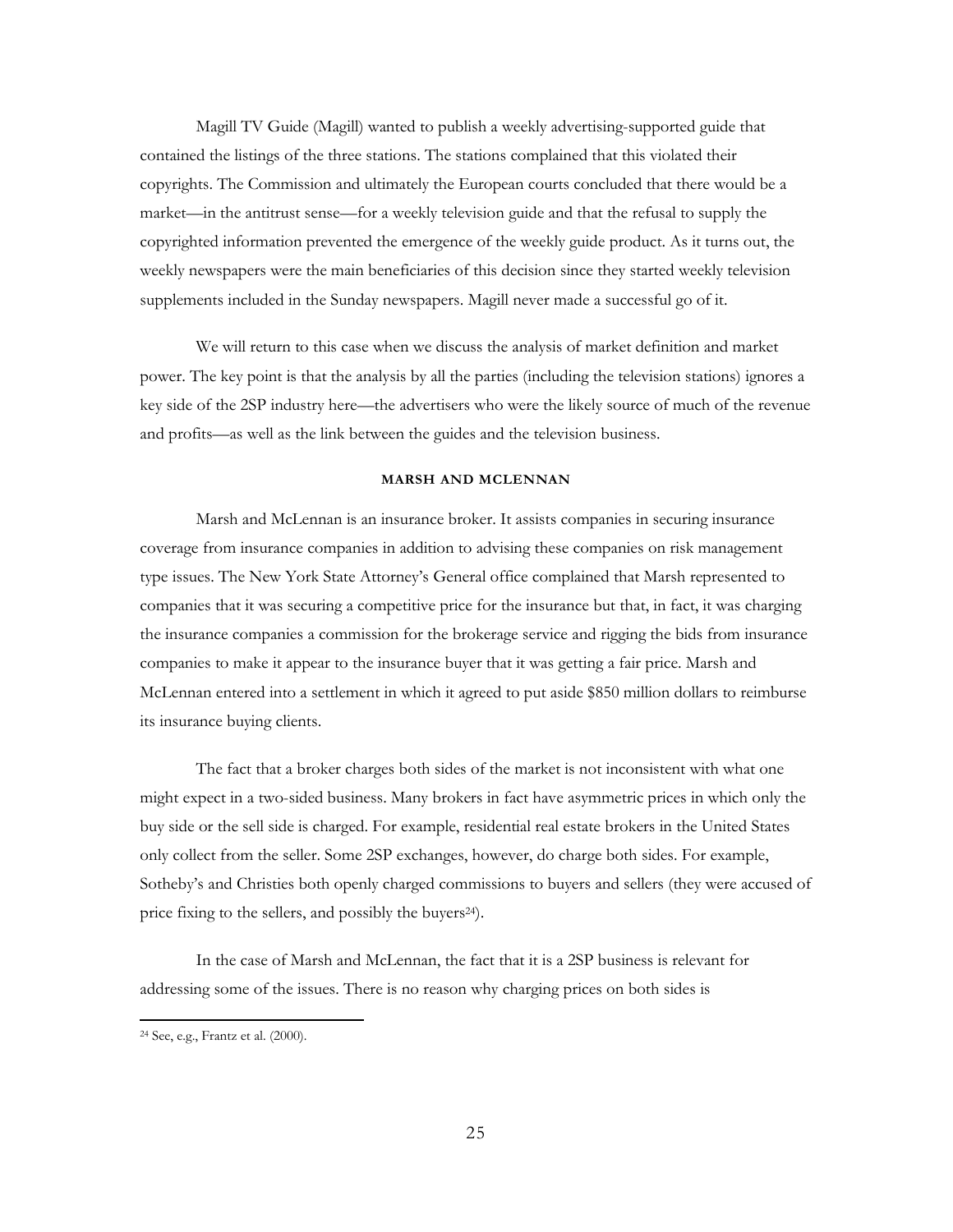anticompetitive. Charging prices on both sides only yields supra-competitive profits if the insurance brokerage market were not sufficiently competitive or if there were collusive agreements with the other brokers. Otherwise, the insurance brokers would compete the commissions (including the unreported commissions to insurance companies) down and thereby eliminate this source of profits. But, perhaps most importantly, the 2SP literature is most helpful for emphasizing that the ultimate issue in this case was not the fact that both sides were charged but rather the alleged attempt to hide the existence of sell-side commissions and the manipulation of the bids being presented to the buyside.

### ANTITRUST IMPLICATIONS OF TWO-SIDED PLATFORM ECONOMICS

Whether the economics of 2SPs can assist in determining whether a merger or business practice is anticompetitive is, like many aspects of economics, an empirical question. As with market power generally two-sidedness is a matter of degree. Sometimes the two-sided nature of the business is critical for the analysis. Other times it is an interesting aspect of the industry that should be thought about but is not ultimately determinative. Still other times an industry may have two-sided aspects that are too insubstantial to matter.

#### MARKET DEFINITION AND MARKET POWER

It is useful to start with market power to clarify ideas. We generally care about determining whether an entity (a firm or a collection of firms) has market power for three reasons that vary in importance across antitrust matters. First, entities that have or could obtain significant market power can by definition raise prices above the competitive level, restrict output, and reduce consumer and social welfare. Second, and related, entities that have significant market power generally have the ability and incentive to engage in business practices that could foreclose competition. Third, entities that obtain significant market power as a result of a business practice may be able to recoup costs they incur from investing in anticompetitive activities such as predatory pricing and vertical foreclosure. Business practices engaged in by entities that either lack market power or are unlikely to acquire it are often presumed benign (except of course for naked price fixing and related cartel practices).

The economics of 2SPs provides several insights into analysis of market power.

1) The link between the customers on the two-sides limits the extent to which a price increase on either side is profitable. It therefore necessarily limits market power, all else equal. Consider two sides  $A$  and  $B$ . An increase in the price to side  $A$  reduces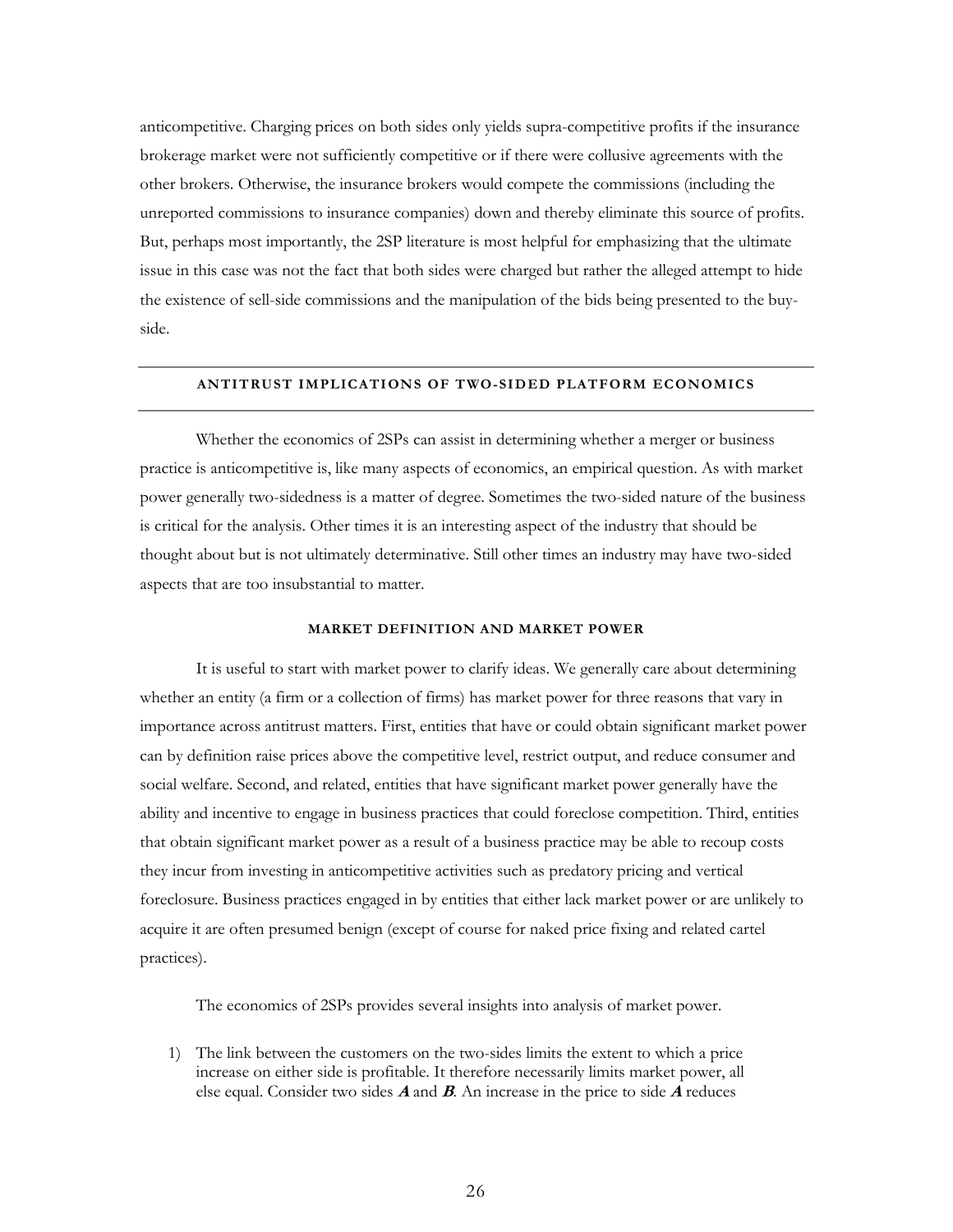the number of customers on side  $\boldsymbol{A}$  and therefore reduces the value that customers on side  $\bm{B}$  receive from the platform. That in turn reduces the price that side  $\bm{B}$  will pay and the number of customers on side  $B$ . The reduction in the number of customers on side  $\vec{B}$  in turn reduces the price that customers on side  $\vec{B}$  will pay and reduces their demand. These positive feedback effects may take some time to work themselves out, but it is clear that the ordinary price elasticity on side A understates true price sensitivity.

- 2) Competition on both sides limits profits. Suppose in a market without multi-homing that there is limited competition on side  $A$  because customers cannot easily switch between vendors of that side, but there is intense competition on side  $\bm{B}$  because customers can and do switch between vendors based on price and quality. Then if competitors on side  $B$  cannot differentiate their products and otherwise compete on an equal footing, the ability to increase prices on side  $A$  will not lead to an increase in profits. Any additional profits on side  $\vec{A}$  will be competed away on side  $\vec{B}$ . This point is especially relevant for assessing incentives and recoupment. It is also worth noting that the possibility of multi-homing on side B will permit positive profits, since it reduces the intensity of competition.
- 3) Price equals marginal cost (or average variable cost) on a particular side is not a relevant economic benchmark for 2SPs for evaluating either market power or claims of predatory pricing. As we saw above, the price on each side is a complex function of the elasticities of demand on both sides, indirect network effects, and marginal costs on both sides. Thus it is incorrect to conclude, as a matter of economics, that deviations between price and marginal cost on one side provide any indication of pricing to exploit market power or to drive out competition.<sup>25</sup>

The constraints on market power that result from interlinked demand also affect market definition. Market definition assists in understanding constraints on business behavior and assessing the contours of competition that are relevant for evaluating a practice. In some cases, the fact that a business can be thought of as a 2SP may be irrelevant. That could happen either because the indirect network effects though present are small or because nothing in the analysis of the practices really hinges on the interlinked demand. In other cases, the fact that a business is a 2SP will prove important both by identifying the real dimensions of competition and focusing on sources of constraints.<sup>26</sup>

<sup>&</sup>lt;sup>25</sup> For the 2SP as a whole, a formula similar to the standard Lerner index emerges in the Rochet-Tirole model. This is not a general result, and it thus suggests that the overall price-cost margin is somewhat less relevant than in single-sided businesses for evaluating overall market power.

<sup>&</sup>lt;sup>26</sup> See Evans and Noel (2005).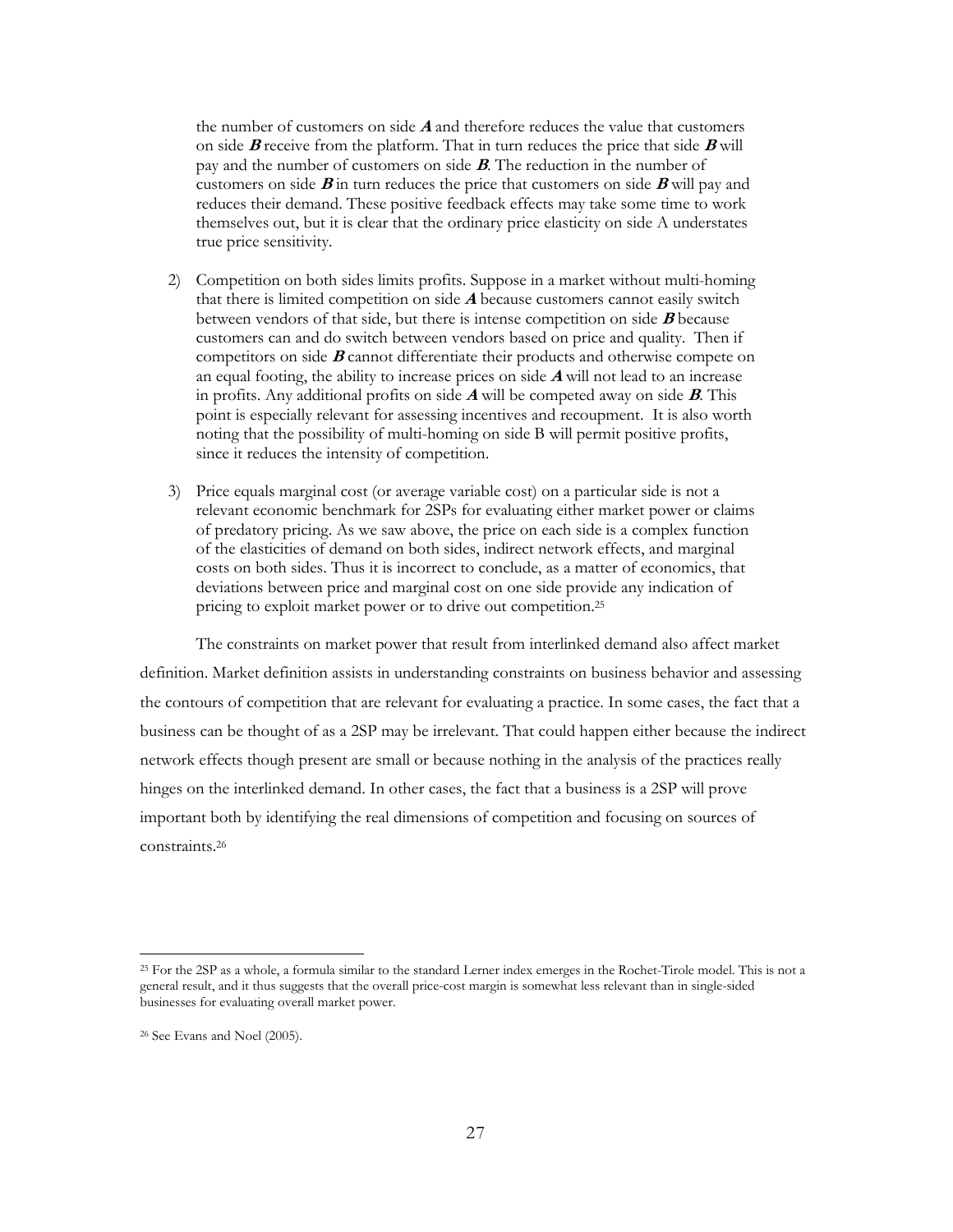

## Figure 1. Types of Differentiated Platform Competition

Figure 1 shows potential sources of competition constraints for a two-sided platform denoted by A. It faces competition of some degree from other differentiated 2SPs that serve the same customer groups (e.g. the newspapers in a city). It also faces competition from single-sided businesses that provide competitive services to one side only (e.g. billboards). And it faces competition from other 2SPs that provide a product that competes mainly with one side but not the other (e.g., advertising-supported television). Again, the existence of these constraints does not mean they are important, only that they need to be looked at.

# **COORDINATED PRACTICES**

The key insight of the economics of 2SPs in the oligopoly context is that to be successful cartels may need to coordinate on both sides. Consider the situation in which there are several competing 2SPs. If they agree to fix prices on one side only the cartel members will tend to compete the supracompetitive profits away on the other side. This observation has two corollaries. The first is that it is harder to form an effective cartel in an industry with 2SPs than in single-sided industries, all else equal. The cartel requires more agreements and monitoring because of the additional side. The second is that if an authority finds evidence of a price fix on one side it should probably look carefully for evidence on the other side. This was relevant, as we note above, in the price fixing case involving Sotheby's and Christie's.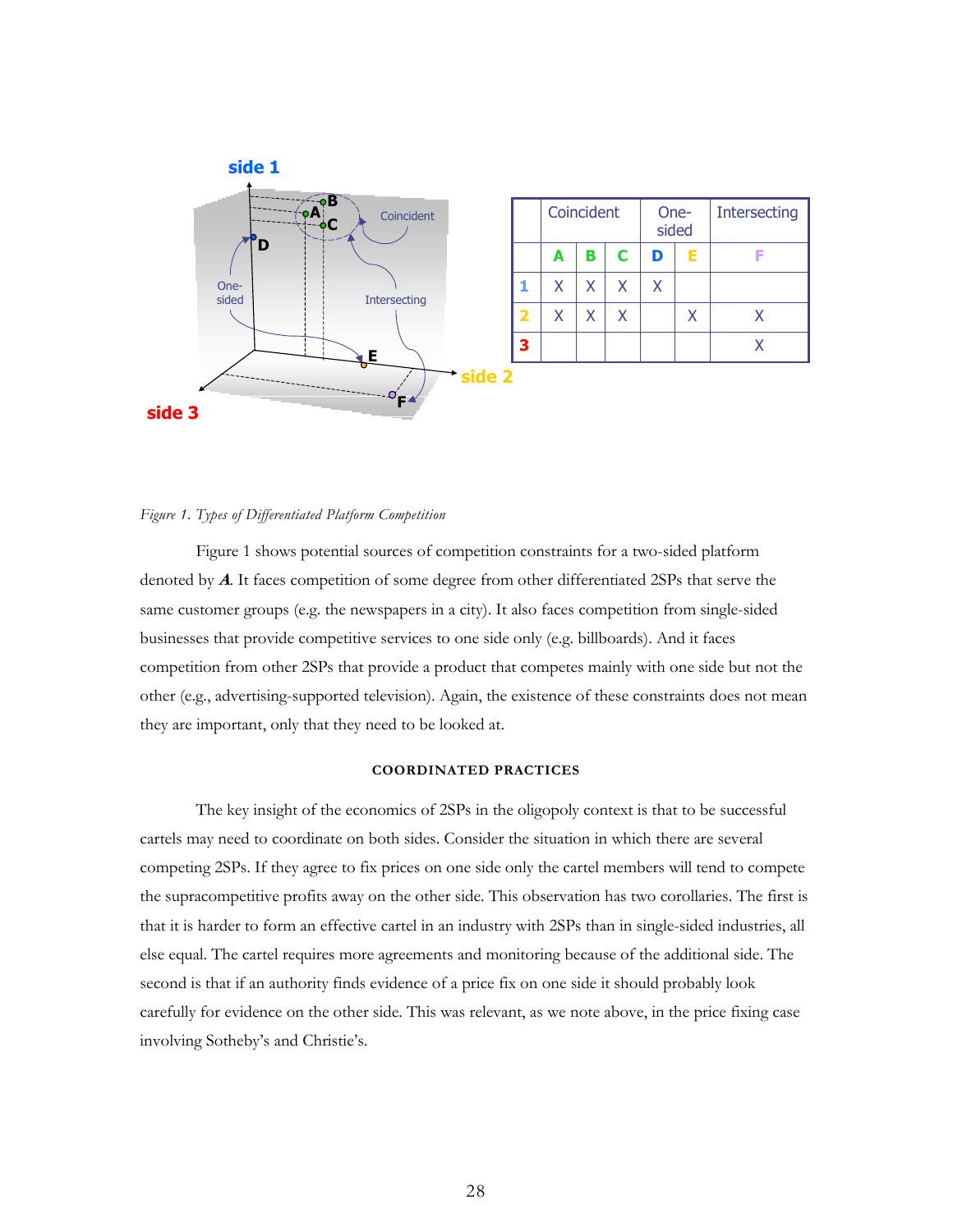The economics of 2SPs is also relevant for evaluating the practices of cooperatives and joint ventures as we saw from the discussion of the NaBanco case. Payment card systems, financial exchanges, and music collecting societies are examples of 2SPs that are organized as cooperatives. The 2SPs adopt various rules and regulations for the members and take charge of certain centralized functions. The economics of 2SPs is useful for assessing whether there is an efficiency rationale behind an agreement over prices. In NaBanco, as we noted, the court found that the collective setting of the interchange fee helped balance the demands between cardholders and merchants (in 2SP terms it helped internalize an externality) and eliminated the need for bilateral negotiations (in 2SP terms it reduced the transactions cost of internalizing the externality).

#### **UNILATERAL PRACTICES**

In trying to assess whether unilateral practices are anticompetitive the economic features of 2SPs need to be considered.

#### PREDATORY AND EXCESSIVE PRICING

Our review of pricing showed that a robust conclusion of the economics literature is that profit-maximizing 2SPs may find that it is profitable overall to price the product offered on one side below average variable cost, below marginal cost, or even below zero. Casual empiricism and reports from 2SPs indicates that such below-cost pricing is common, occurs in stable market equilibrium, and is therefore not designed mainly for the purpose of foreclosing competition. Therefore, there is no presumption that below-cost pricing is anticompetitive. Of course, it is certainly possible for a 2SP to engage in predatory pricing by setting its price on one side so low as to deny other platforms access to this side of the market. It is also possible for a 2SP to engage in 2-sided predatory pricing, charging below cost overall on both sides with the purpose of foreclosing competitors. Cost-based tests make some sense in the latter case, but it is hard to see how they could be used to analyze an allegation of one-sided predation.

Under Article 82 of the EC Treaty a dominant firm can be found to have made an abuse by charging an "unfair purchase or selling prices." Just as a below-cost price on one side can emerge in long-run market equilibrium so can an above-cost price on the other side. Indeed, such belowcost/above-cost prices will come together. This issue has come up in a series of cases in Europe in which regulator authorities have found mobile telephone operators to have charged fixed-line carriers "excessive" prices for terminating calls on their networks; the authorities recognize that the profits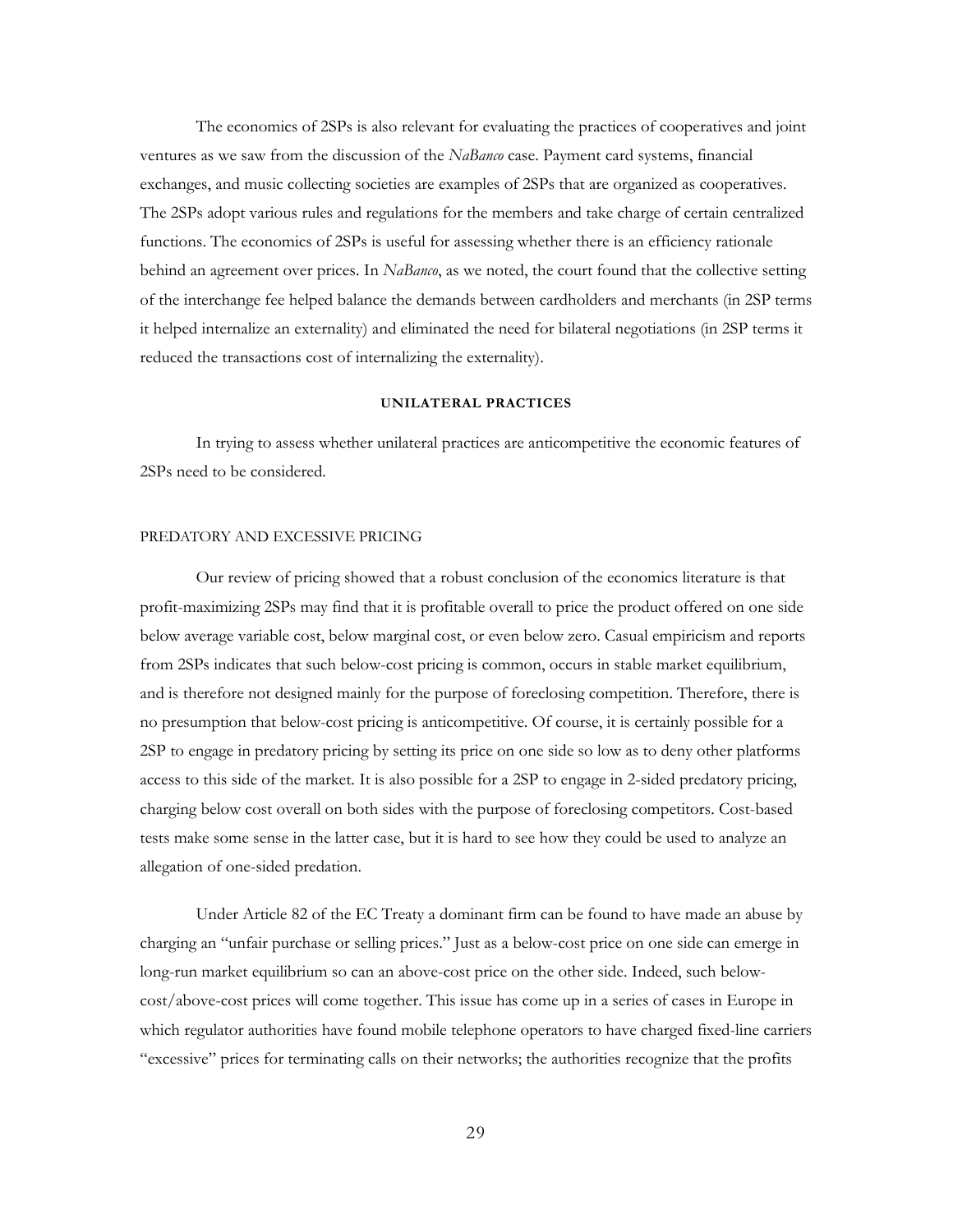from these excessive prices are competed away in part through low prices for handsets and call origination. Indeed, UK's Office of Communication (OfCom) recognized that mobile telephone platforms were highly competitive (on the mobile subscriber side at least) and did not overall earn supracompetitive returns.<sup>27</sup> Although they did not accept that this was a two-sided business, and did not apply that analysis, OfCom did provide an "indirect network externality" kicker to the regulated price it imposed on the mobile termination side.<sup>28</sup>

# **TYING**

Under a rule of reason analysis<sup>29</sup> the economics of 2SP can provide an explanation for certain tying practices that seem to reduce consumer choice and harm consumers. As we discussed above, the platform provider designs the platform—including the constellation of services and features—to harness internalized externalities, minimize transactions costs between the customers and both sides, and maximize the overall value of the platform. As part of internalizing externalities this platform provider wants to increase positive indirect network effects while limiting negative indirect network effects. As a consequence, the 2SP may impose requirements on side  $A$  that do not benefit them directly and which customers on that side might even reject after comparing private benefits and costs. But such requirements may benefit side  $\bm{B}$ . And if the demand increases on side  $\bm{B}$ these requirements may increase the value placed on the platform on side **A**—and in fact could increase value so much that the feature provides a net benefit to side  $A^{30}$ 

The honor-all-cards rule for payment cards is a possible example. Card systems generally require that merchants that agree to take the system's branded cards agree to take all branded cards that are presented by shoppers. Thus, merchants that have a contract to take American Express cards cannot decide to take payment by Amex corporate cards but not Amex personal cards, or to take payment from visibly wealthy travelers but not from locals. For at least some merchants the private

<sup>&</sup>lt;sup>27</sup> See, e.g., Office of Telecommunications (2003), §1.2 ("no mobile network operator, either individually or in combination with one or more other mobile network operators, has [significant market power] in that market."). No provider has a share exceeding 28 percent. See, e.g., "United Kingdom: Telecoms and Technology Background" (2004).

<sup>&</sup>lt;sup>28</sup> OfCom Statement (2004), pp. 163-172; Armstrong (2002), p. 14.

<sup>&</sup>lt;sup>29</sup> Economists and legal scholars generally agree that tying should be considered under a rule of reason analysis rather than a per se test. That is not the state of the law in the United States or the European Community both of whose highest courts have adopted something closer to a per se test of liability. However, both courts admit that efficiencies can at least play a limited role in the analysis (in the United States through the separate product test and in the European Union through the possibility of "objective justification" of the practice).

<sup>&</sup>lt;sup>30</sup> See Rochet and Tirole (2004).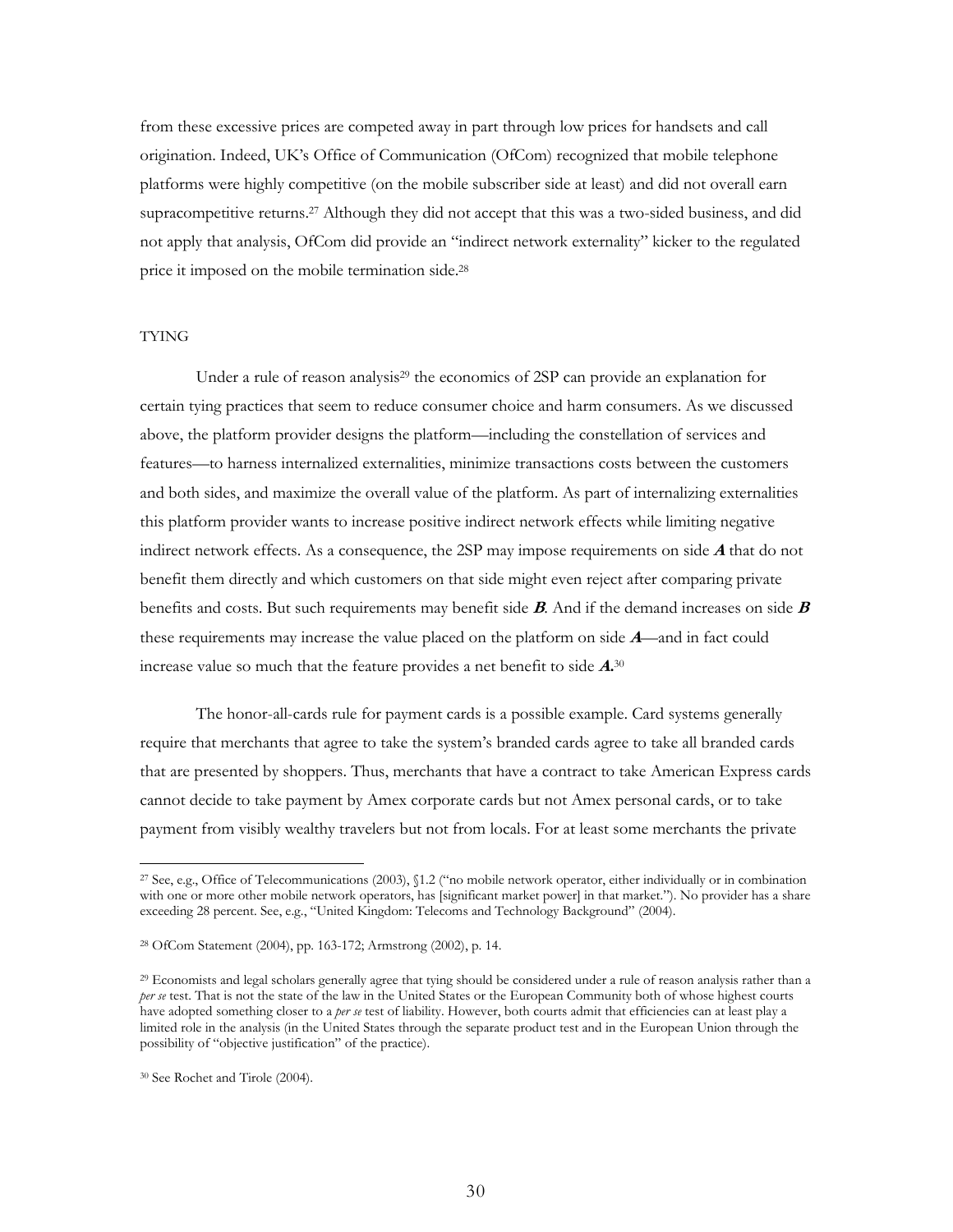benefit of this requirement outweighs its cost (generally we would expect that merchants would privately want a choice to take whatever card they wanted). However, this rule makes the system's branded card more valuable to its cardholders, who have the assurance that their card will be accepted for payment at merchants that display the system's acceptance mark. By increasing the number of cardholders it makes the card a more valuable payment device for merchants to accept.<sup>31</sup>

# **EXCLUSIVE DEALING**

The potential for profits on the other side provides a possible incentive for exclusive contracts in 2SPs. One of the main Chicago School observations about exclusive contracts is that a consumer is always free not to agree to exclusivity. The conclusion is that exclusivity in contracts must reflect consumers' judgment that the benefits (lower prices or efficiencies) outweigh the costs of only dealing with one firm. In 2SPs, it is at least possible that there is an externality; exclusive contracts on one side might help a platform gain market power on other sides. The consumers agreeing to the exclusive contracts on one side might, at least in the short run, gain from or be indifferent to exclusivity, but they may not take into account the costs to consumers on the other sides from decreased platform competition. Some recent work suggests that it is at least theoretically possible for a 2SP to use exclusive contracts to exclude competitors, although the welfare consequences of these contracts are ambiguous.<sup>32</sup>

As with exclusivity in one-sided markets, however, this can only be a concern if one firm has exclusivity over most or all of the market and if the exclusivity is persistent and durable. For example, consumers on the nonexclusive side could respond by moving to a competing platform, thus exerting pressure on consumers on the exclusive side to end exclusivity. Moreover, in markets with significant buyer concentration, the buyers would be reluctant to agree to exclusivity if there is some expectation that it will lead to dominance by that platform, as that will likely result in higher prices in the future for all sides. As with one-sided markets, one needs to consider whether the efficiencies from

<sup>31</sup> A class of merchants claimed that Visa and MasterCard had illegally tied by requiring merchants that accepted their credit cards to also accept their debit cards. The card associations agreed to end this practice after a federal district court judge applied the per se tying test and ruled that the associates failed several prongs of this test as a matter of law. In re Visa Check/MasterMoney Antitrust Litigation, 192 F.R.D. 68 (E.D.N.Y 2000). American Express has been sued by a class of merchants for illegally tying its corporate and personal cards. See Kuykendall (2005).

<sup>&</sup>lt;sup>32</sup> See Armstrong and Wright (2004).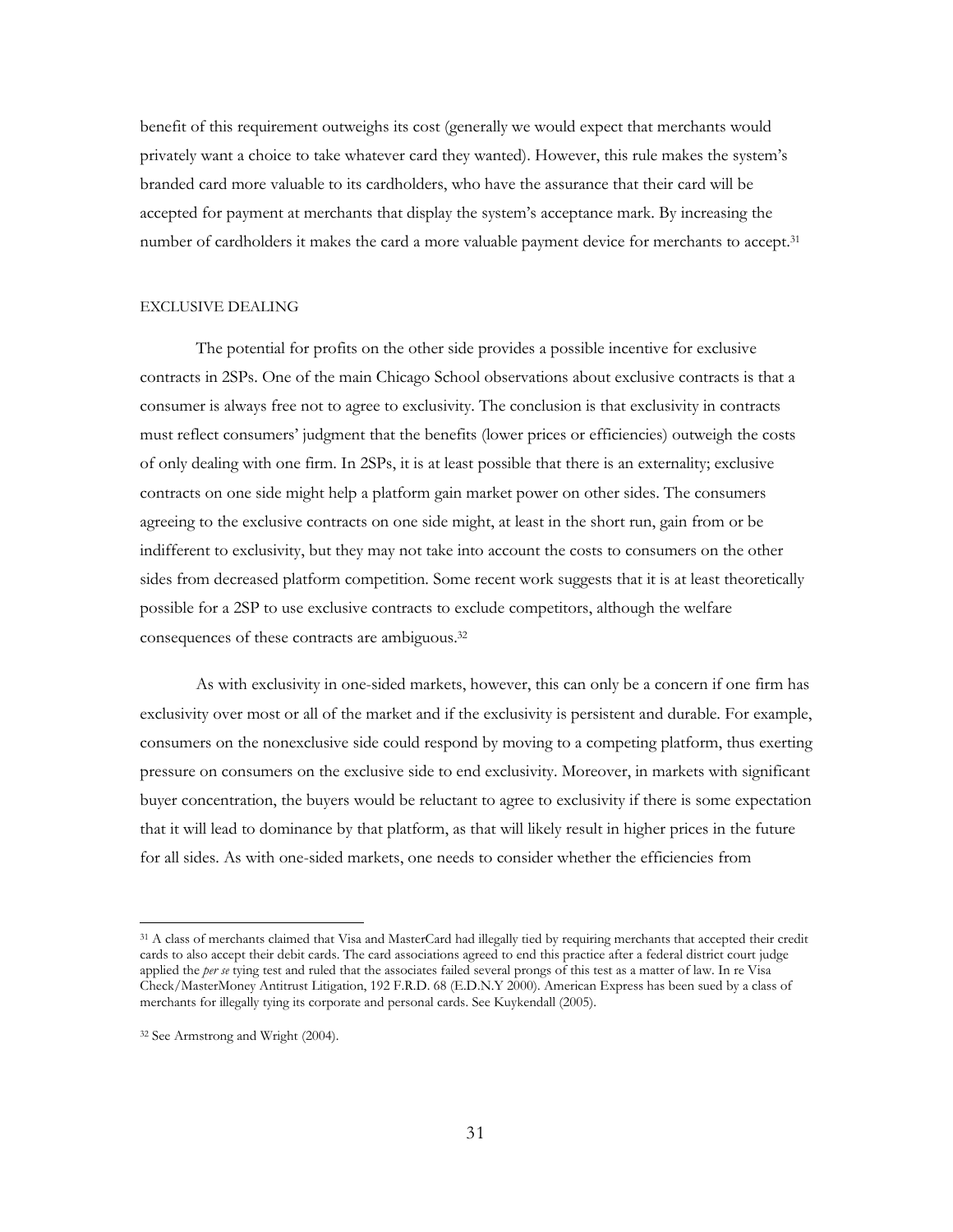exclusive contracts— for example, in helping to create a platform that might not otherwise exist for the benefit of consumers— offset possible costs from reducing competition.

# QUALIFICATIONS AND CONCLUSIONS

The indirect network effects between customer groups served by a single business are strong in many important industries. Businesses in these industries operate 2SPs. The economics of 2SPs provides insights into how these businesses and industries behave that are relevant for competition analysis including market definition, coordinated practices, and unilateral practices. The economic literature provides robust results—that is, ones that are not dependent on only fragile assumptions that can assist in this analysis. These results include the consequences of interlinked demand between customer sides for prices; prices do not, contrary to the standard model, have a tight relationship with cost.

As with almost any application of economics to policy several cautions are prudent. First, many of the theoretical results in the literature to date are, like those in other areas of industrial organization, based on quite abstract models of how industries operate and special assumptions of demand and cost. Second, to date there has been little rigorous empirical research on 2SPs or competition among them. Third, the theoretical and empirical work to date suggests that how 2SP businesses work is highly dependent on the specific institutions and technologies of an industry. One must be careful generalizing.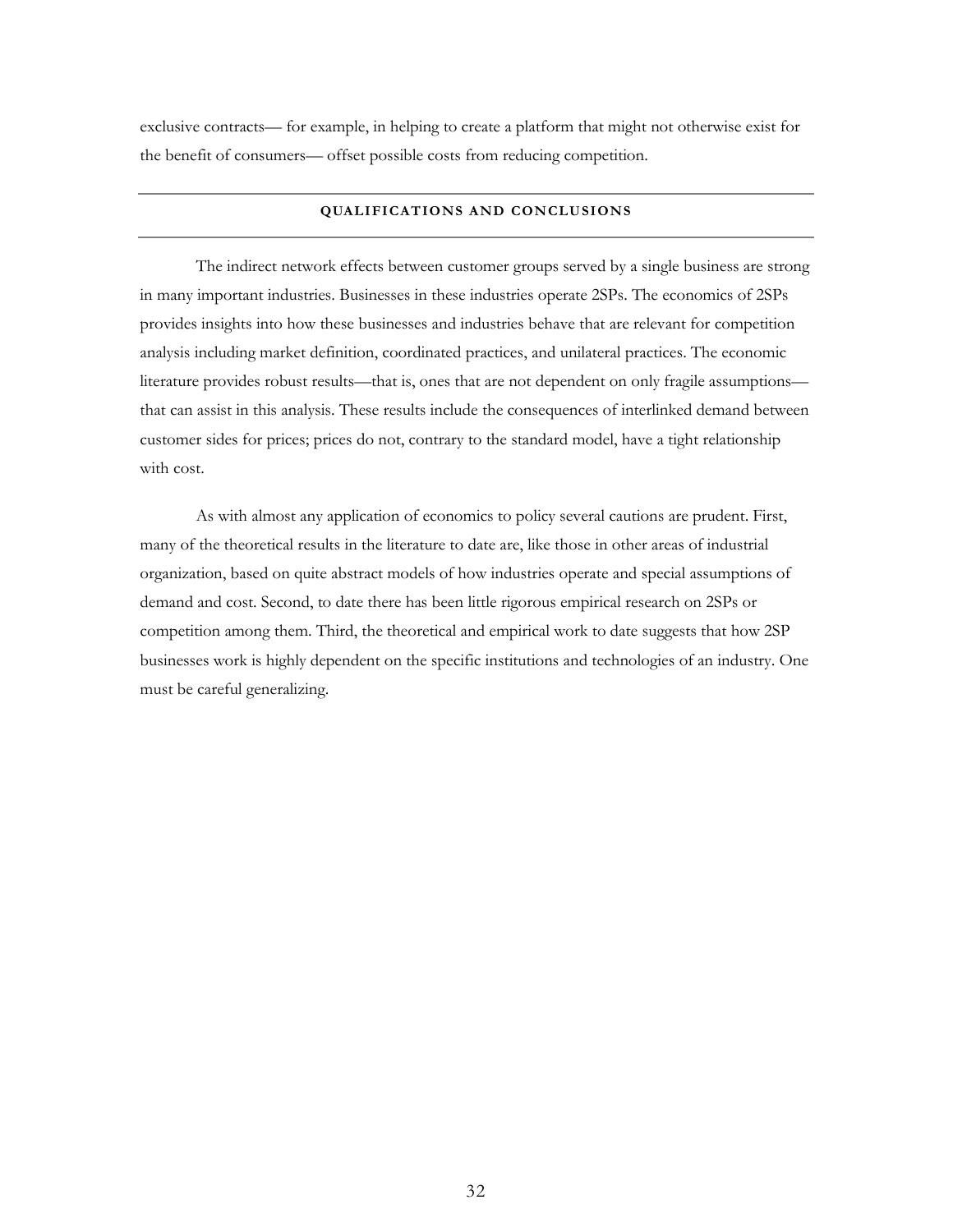# **REFERENCES**

- "A Farewell to Ads?" 2004. Economist, April 15.
- Armstrong, Mark. 2002. "Competition in Two-Sided Markets," Working Paper, August (Revised May  $2005$ ).
- Armstrong, Mark, and Wright, Julian. 2004. "Two-Sided Markets, Competitive Bottlenecks and Exclusive Contracts," Working Paper, November.
- Areeda, Phillip, and Donald F. Turner. 1975. "Predatory Pricing and Related Practices Under Section 2 of the Sherman Act.," Harvard Law Review, vol. 88, pp. 697-733.
- Baxter, William F. 1983. "Bank Exchange of Transactional Paper: Legal and Economic Perspectives," Journal of Law and Economics, vol. 26, no. 3 (October), pp. 541-588.
- Blair, R.D., and Romano, R.E. 1993. "Pricing Decisions of the Newspaper Monopolist," Southern Economic Journal vol. 59, pp. 721-732
- Caillaud, Bernard, and Jullien, Bruno. "Chicken & Egg: Competition among Intermediation Service Providers," Rand Journal of Economics, vol. 34, no. 2 (Summer), pp. 309-328.
- Dolmans, Maurits and Thomas Graf. 2004. "Analysis of Tying Under Article 82 EC: The European Commission's Microsoft Decision in Perspective," World Competition, vol. 27, no. 2, pp. 225-244.
- Evans, David S. 2003a. "The Antitrust Economics of Multi-Sided Platform Markets," Yale Journal on Regulation, vol. 20, no. 2 (Summer), pp. 325-381.
- . 2003b. "Some Empirical Aspects of Multi-Sided Platform Industries," Review of Network Economics, vol. 2, issue 3 (September), 191-209.
	- \_, and Michael Noel. 2005. Defining Antitrust Markets When Firms Operate Multi-Sided Platforms," Columbia Business Law Review, forthcoming.
	- , and A. Jorge Padilla. 2004. "Tying Under Article 82 EC and the Microsoft Decision: A Comment on Dolmans and Graf," World Competition, vol. 27, no. 4, pp. 503-512.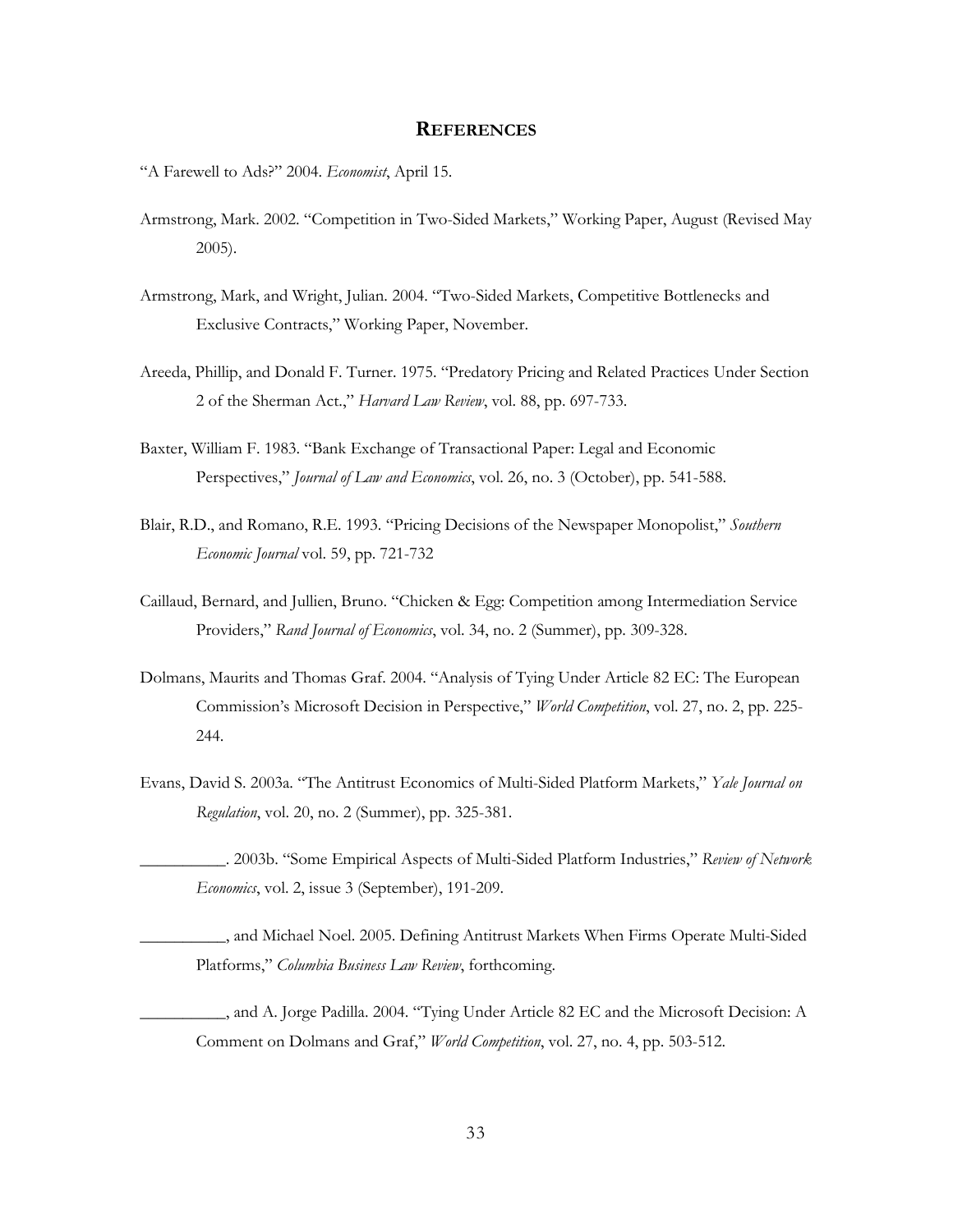, and Richard Schmalensee. 1996. "A Guide to the Antitrust Economics of Networks," Antitrust Magazine, vol. 10, no. 2 (Spring), pp. 36-40.

and \_\_\_\_\_\_\_\_\_\_\_\_, 2005a. Paying with Plastic: The Digital Revolution in Buying and Borrowing, 2nd Ed., Cambridge, Massachusetts: MIT Press.

and 2005b. "The Economics of Interchange Fees and Their Regulation: An Overview," Working Paper, May. (presented in "Interchange Fees in Credit and Debit Card Industries: What Role for Public Authorities?" an international Payments Policy conference sponsored by the Federal Reserve Bank of Kansas City)

\_\_, Andrei Hagiu, and Richard Schmalensee. 2004. "A Survey of the Economic Role of Software Platforms in Computer-Based Industries," October (forthcoming in Industrial Organization and the Digital Economy Illing, G. and M. Peitz, eds. (MIT Press))

- Ferguson, James M. "Daily Newspaper Advertising Rates, Local Media Cross-Ownership, Newspaper Chains, and Media Competition," Journal of Law and Economics, vol. 26 (October), pp. 635-654.
- Frantz, Douglas Ralph Blumenthal, and Carol Vogel. 2000. "Ex-Leaders of 2 Auction Giants Are Said to Initiate Price-Fixing," New York Times, April 7.
- Hagiu, Andrei. 2004. "Platforms, Pricing, Commitment and Variety in Two-Sided Markets," Princeton University Doctoral Dissertation, June.
- Kuykendall, Lavonne. 2005. "Merchants Suing Amex Add Citi, MBNA as Defendants," American Banker, vol. 170, no. 12 (January 19).

Musil, Steven. 2005. "This Week in Tiger: Apple releases Mac OS X 10.4," CNet News, April 29.

- Office of Telecommunications (OfTel). 2003. "Discontinuing Regulation: Mobile Access and Call Origination Market," November 4, available online http://ofcom.org.uk/static/archive/oftel/publications/eu\_directives/2003/discon1103.pdf.
- Oldale, Allison, and Elizabeth Wang. 2004. "A Little Knowledge Can Be A Dangerous Thing: Price Controls in the Yellow Pages Industry," European Competition Law Review, vol. 25, no. 10 (October) pp. 607-610.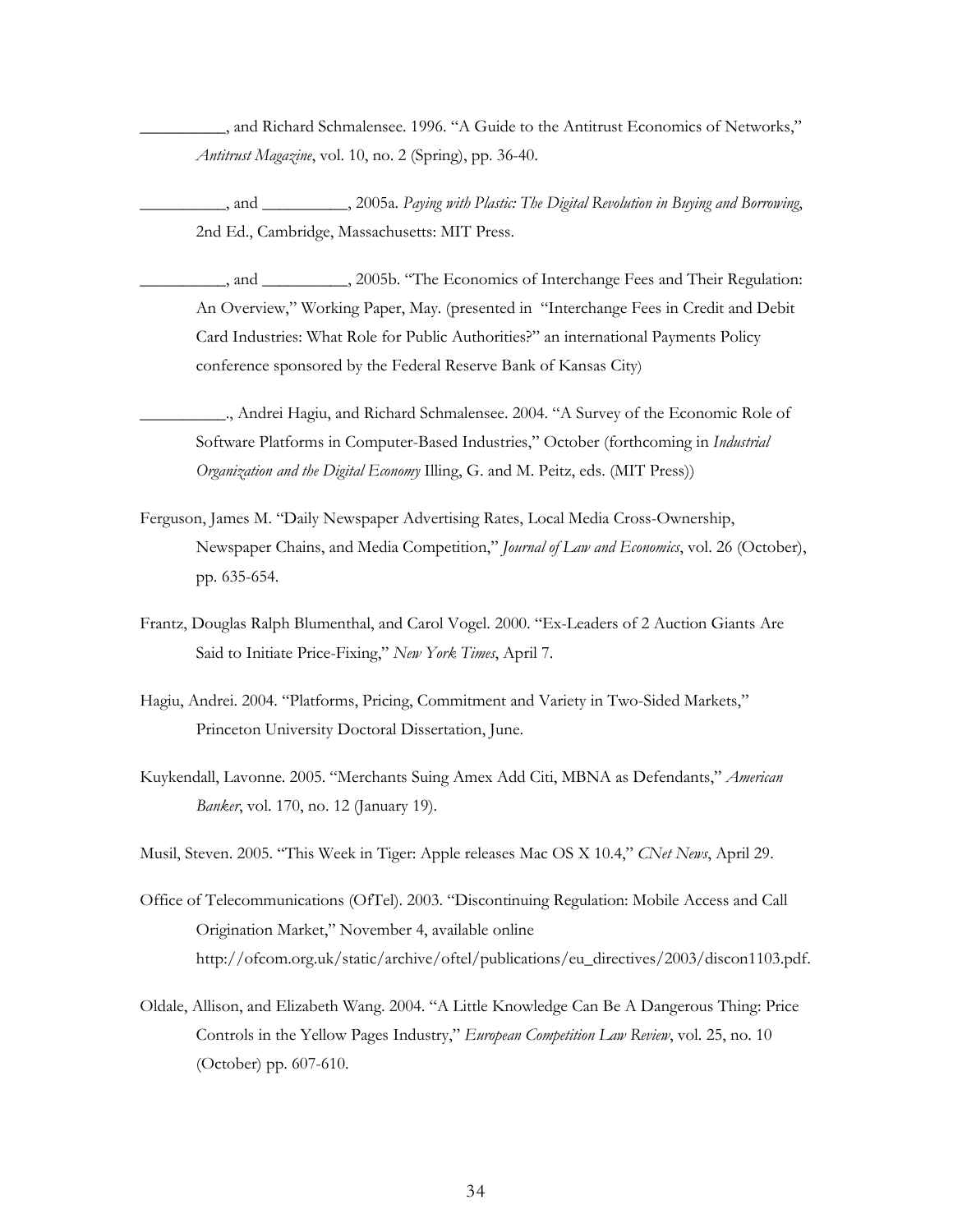- "Order of the President of the Court of First Instance. (Proceedings for Interim Relief-Article 82 EC)." 2004. Case T-201/04 R 2, Microsoft Corporation v. Commission, December 22, available online, http://curia.eu.int/en/content/juris/index\_form.htm.
- Rochet, Jean-Charles, and Jean Tirole. 2002. "Cooperation among Competitors: Some Economics of Credit Card Associations," Rand Journal of Economics, vol. 33, no. 4 (Winter), pp. 549-570.
- , and \_\_\_\_\_\_\_\_\_, 2003. "Platform Competition in Two-Sided Markets," Journal of the European Economics Association, vol. 1, no. 4 (June), pp. 990-1209.
- All Cards Rule," Working Paper, March.

Rysman, Mark. 2004a. "An Empirical Analysis of Payment Card Usage," Working Paper, May.

... 2004b. "Competition Between Networks: A Study of the Market for Yellow Pages," Review of Economics Studies, vol. 71, pp. 483-512.

- Schmalensee, Richard. 2002. "Payment Systems and Interchange Fees," Journal of Industrial Economics, vol. 50, no. 2 (June), pp. 103-122.
- Shapiro, Carl, and Hal R. Varian, Information Rules: A Strategic Guide to the Network Economy, Boston, Massachusetts: Harvard Business School Press.
- Shimer, Robert and Smith, Lones. 2001. "Matching, Search, and Heterogeneity," Advances in Macroeconomics, vol. 1, no. 1.
- Snell, Jason. 2002. "Jaguar unleashed: Mac OS X 10.2 Arrives," Macworld, September 1.
- Sonnac, Nathalie. 2000. "Readers' Attitudes Toward Press Advertising: Are They Ad-Lovers or Ad-Averse?" Journal of Media Economics, vol. 13, no. 4, pp. 249-259.
- Stokely, Sarah. 2003. "Apple Sets Panther Release Date," IDG Data, October 10.
- "United Kingdom: Telecoms and Technology Background." 2005. Economist Intelligence Unit, November 1. "Wholesale Mobile Voice Call Termination." 2004. Office of Communication